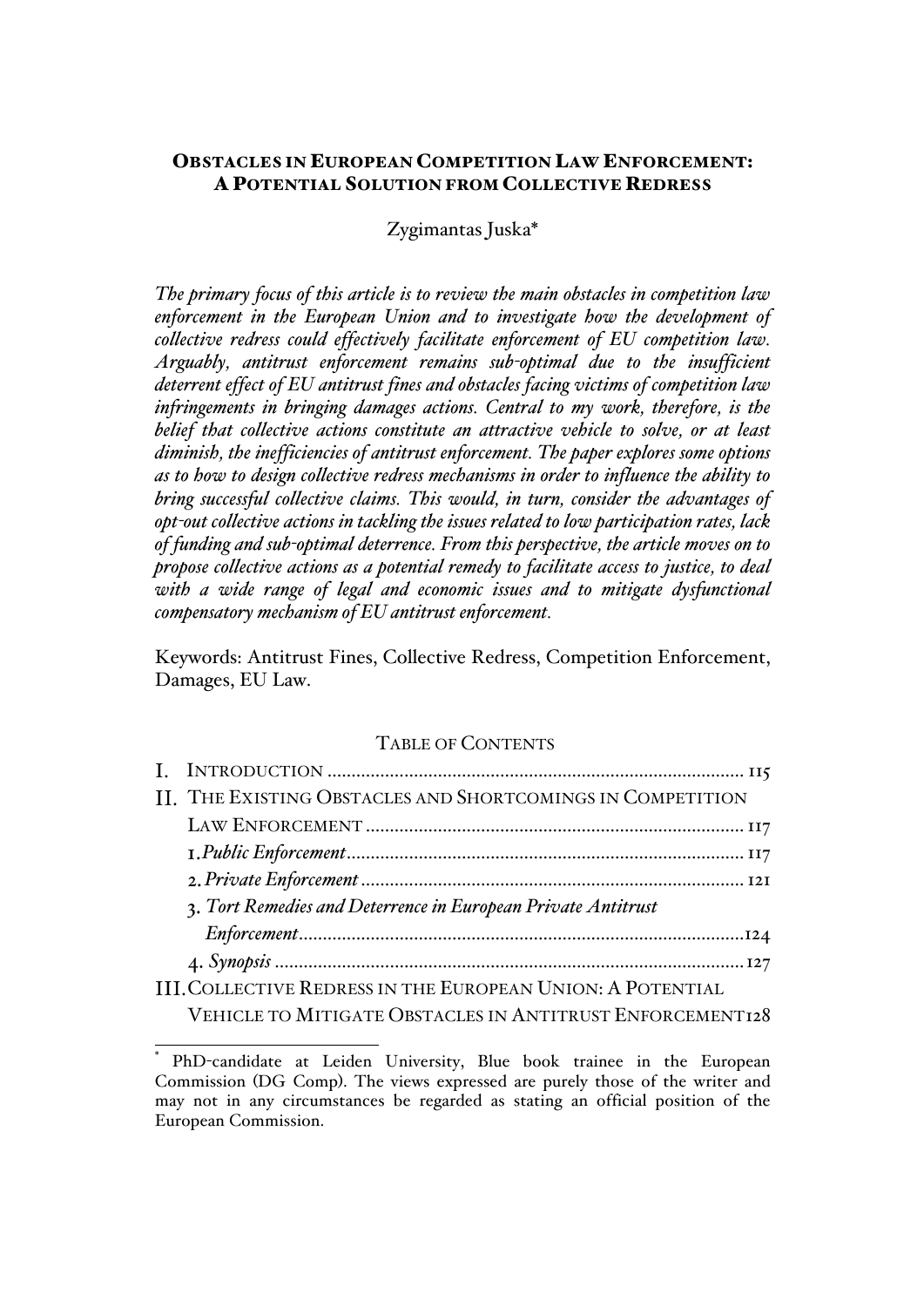| 1. Legal Framework for Opt-Out Collective Redress in Antitrust 134 |  |
|--------------------------------------------------------------------|--|
| V. COLLECTIVE REDRESS AS A POTENTIAL REMEDY TO MITIGATE            |  |
| DEFICIENCIES OF EU COMPETITION LAW ENFORCEMENT 135                 |  |
|                                                                    |  |

# I. INTRODUCTION

European competition law is primarily enforced by public authorities – the European Commission at the EU level, and the national competition authorities (NCAs) at the national level. However, private enforcement is gaining popularity in Europe. Increased importance attributed to a more favourable legal regime of private enforcement has created more incentives for the European Commission to facilitate damages actions by removing perceived obstacles for victims of anticompetitive conduct. And yet, the discovery of the merits of private antitrust enforcement has culminated in the European Commission eventually concluding a package on private damages actions in antitrust cases in June 2013. The most important milestone was reached on 17 April 2014 when the European Parliament overwhelmingly adopted a Directive on antitrust damages actions<sup>1</sup> for breaches of EU competition law in order to facilitate damages actions in the national courts of the EU's Member States. Once the Directive is approved by the EU Council of Ministers, Member States will have two years to implement the provisions of the Directive in their national legal systems. The Directive seeks to ensure that victims of antitrust infringements can obtain effective compensation and to optimise the interaction between public and private enforcement of EU competition rules while at the same ensuring the protection of investigation tools, such as passing on, access to evidence and discovery rules, interaction with leniency. Surprisingly, the collective redress mechanism is not envisaged by this Directive. With a view to remedy this situation, the European

<sup>&</sup>lt;sup>1</sup> European Parliament, 'Proposal for a Directive of the European Parliament and of the Council on certain rules governing actions for damages under national law for infringements of the competition law provisions of the Member States and of the European Union' COM (2013) 404 final. Together it was published with: European Commission documents 'Communication from the Commission on quantifying harm in actions for damages based on breaches of article 101 or 102 of the Treaty on the functioning of the European Union' [2013] OJ C167/07 and the Staff Working Document 'Practical Guide on quantifying harm in actions for damages based on breaches of article 101 or 102 of the Treaty on the functioning of the European Union' [2013] SWD 205, 11.06.2013. The law is stated as 7 July 2014.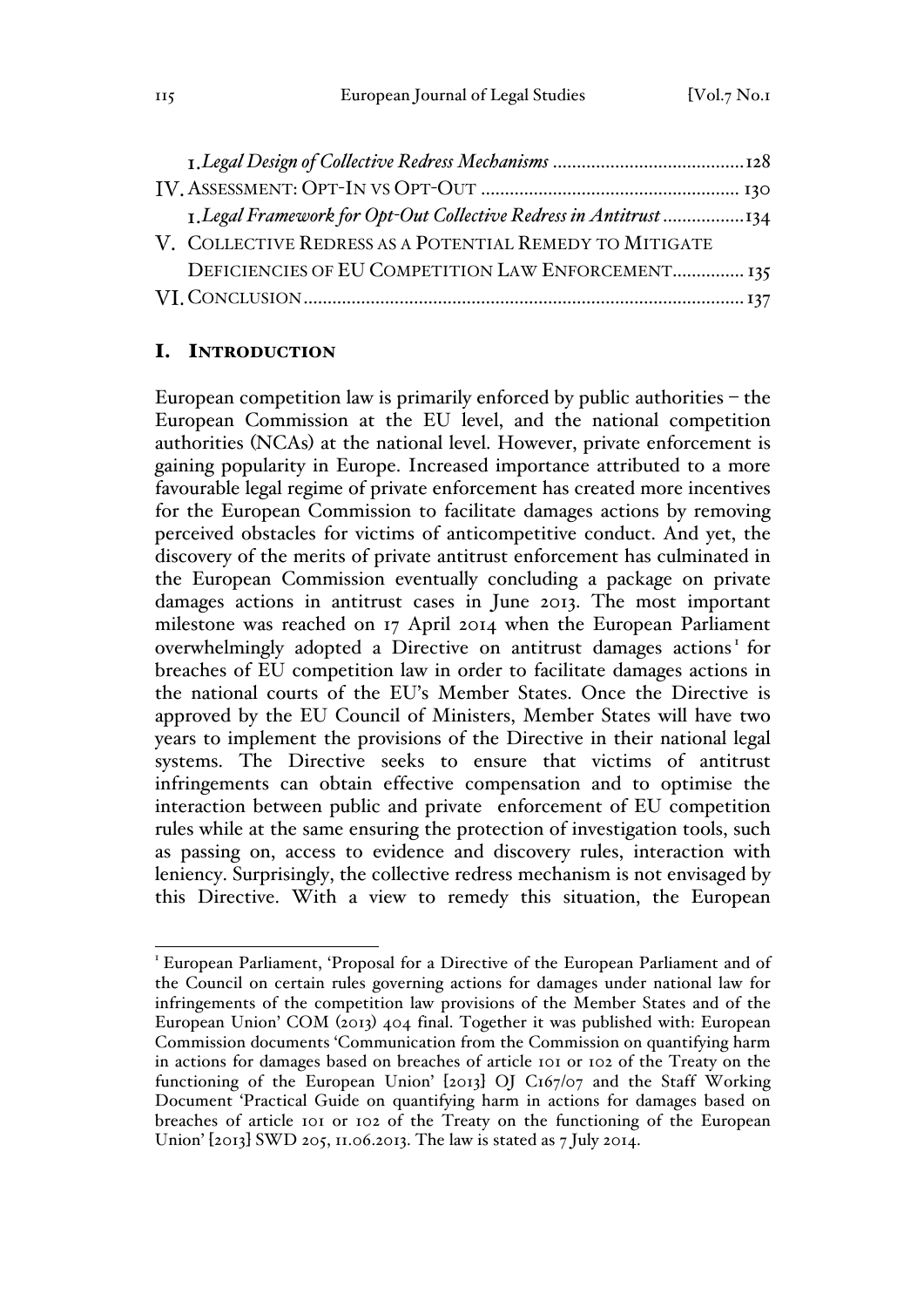Commission published a Recommendation on collective redress<sup>2</sup> in relation to establishing a European horizontal framework for collective redress mechanisms. It is clear, however, that truly effective compensation may be somewhat limited, if binding collective redress procedures are not included, in particular for consumers who suffered a harm of low value.

In the first place, this paper considers determination of the existing obstacles and shortcomings in competition law enforcement. First, designing the concept of effective deterrence of EU antitrust fines requires consideration of current statistics of the European Commission and building up on the central findings of the law and economics literature.<sup>3</sup> For the sake of simplicity, the economic calculations are based on the comparison of cartel overcharge and maximum possible fine. Second, it defines the reasons why private parties are not well equipped to enforce their rights. This target is achieved through analysing the common obstacles in cartel damage litigation that apply to all jurisdictions. In addition, this paper also argues that an effective antitrust enforcement should consider the option of framing private damage claims more directly as a means of deterrence. Central to my work, therefore, is the belief that an introduction of a unified system of collective redress, based on *opt-out* measures, might be an attractive alternative to enhance deterrence and to mitigate deficiencies of competition law enforcement.

The following questions will be clarified in this paper:

1. Which factors can influence the design of successful collective redress?

2. What is the potential added value of a unified model of collective redress based on opt-out measure for improving deterrence and effectiveness in the European competition law?

3. To what extent can collective actions mitigate deficiencies of private enforcement by individual parties?

 <sup>2</sup> European Commission, 'Recommendation on common principles for injunctive and compensatory collective redress mechanisms in the Member States concerning violations of rights granted under Union Law' [2013] OJ C3539/3). Together it was published with the 'Communication from the Commission to the European Parliament, the Council, the European Economic and Social Committee and the Committee of the Regions "Towards a European Horizontal Framework for Collective Redress"' COM (2013) 401/2.

<sup>&</sup>lt;sup>3</sup> M Mariniello, 'Do European Fines Deter Price Fixing?' [2013] Bruegel Policy Review 4; F Smuda, 'Cartel Overcharges and the Deterrent Effect of EU Competition Law' (2012) Centre for European Economic Research No. 12-050; M Boyer and R Kotchoni 'How Much Do Cartels Typically Overcharge?' (2012) CIRANO Scientific Series 15, Montreal.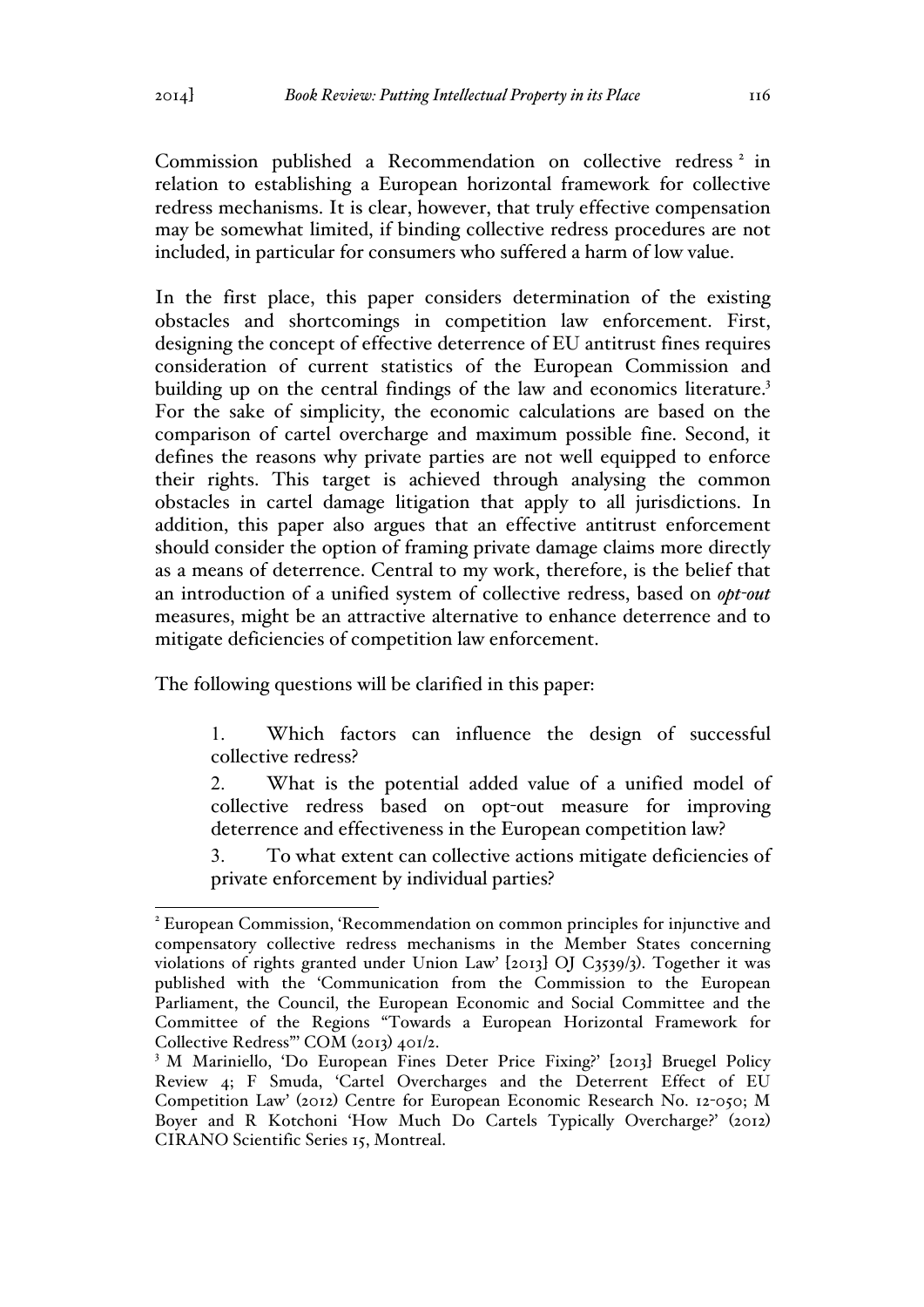4. How realistic is it that collective actions can facilitate EU competition law enforcement?

The paper is structured as follows. Section II provides an overview of major obstacles and shortcomings in competition law enforcement. Section III determines the added value of collective redress for improving private damages claims, deterring anti-competitive conduct and enforcing EU competition law. Section IV shows that EU-style collective redress should be formed on an opt-out basis or at least on a hybrid of optout/opt-in, while the pure opt-in measure should be avoided. Section V intends to demonstrate that collective redress is a potential remedy to mitigate deficiencies of competition law enforcement. This work ends with a short conclusion summarizing key insights.

# II. THE EXISTING OBSTACLES AND SHORTCOMINGS IN COMPETITION LAW ENFORCEMENT

This section provides an overview of the major obstacles of two enforcement models of competition law: on the one hand, public enforcement principally aimed at deterrence, and, on the other hand, private enforcement principally aimed at compensation. By drawing arguments from the current statistics from the European Commission and from the empirical results of law and economics, it is possible to identify first an insufficient deterrent effect of EU antitrust fines and to argue that these fines should be complemented with other measures to increase deterrence, in particular with more effective and more deterrence-oriented approach of damages claims. From this perspective, this chapter develops a better understanding of the reasons why private individuals are not well equipped to enforce their rights.

#### 1. *Public Enforcement*

In the European Union, the imposition of fines and leniency programs are the principal means of increasing effectiveness of cartel prosecution and deterring infringers from engaging in anticompetitive behaviour. This discussion, however, will be limited to showing the impact of fine spectrum on deterrence while the debate on leniency is not taken into consideration. <sup>4</sup> The fines guidelines were introduced by the European

<sup>&</sup>lt;sup>4</sup> This article intends to demonstrate that the major obstacle in EU competition law enforcement relates to insufficient effect of EU antitrust fines. Although the fines are already high, they do not effectively deter infringers from engaging in anticompetitive behaviour. It should be emphasized that leniency programs proved to be very successful in fighting cartels in the European Union. In essence, the leniency policy offers companies involved in a cartel – which self-report and hand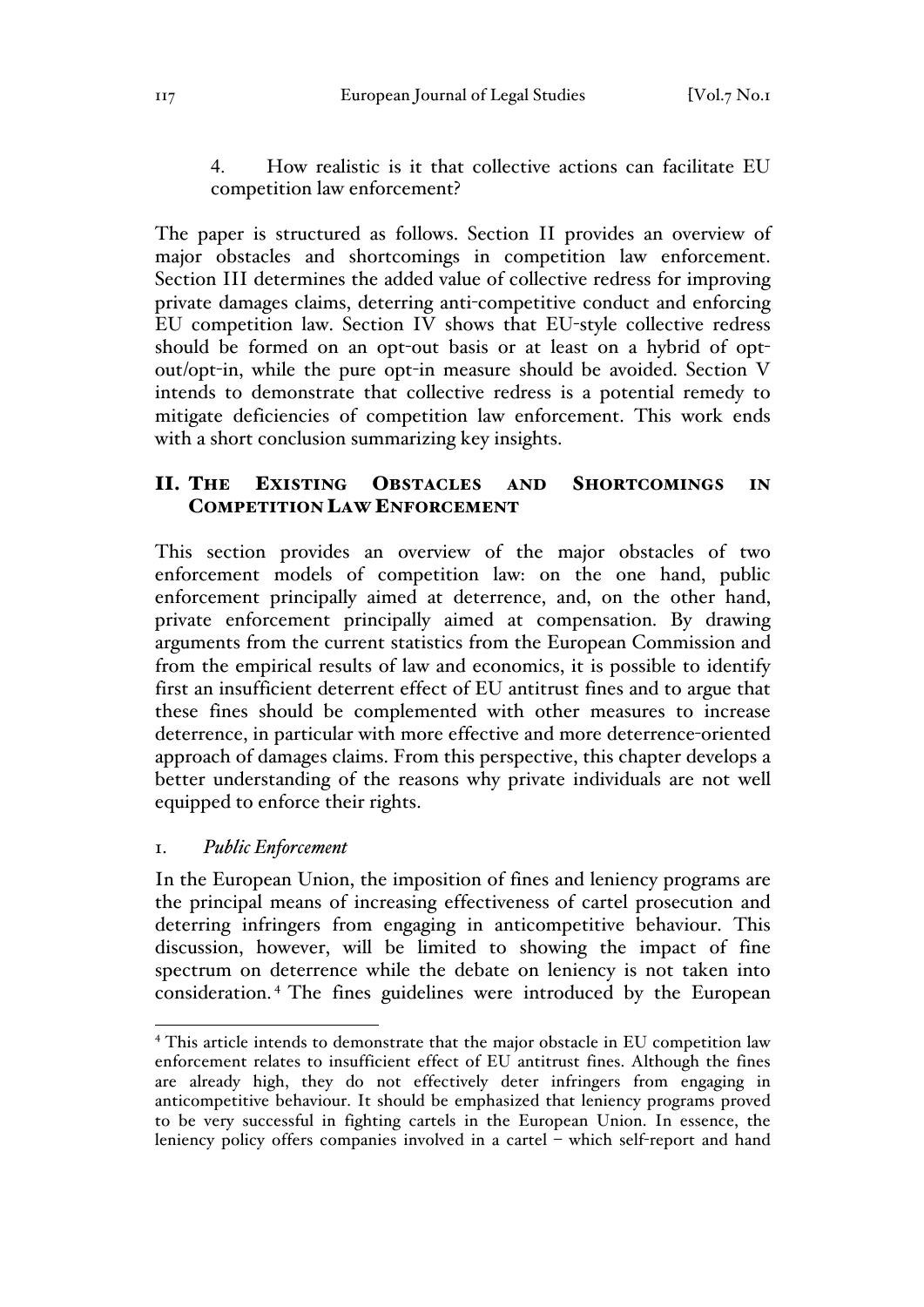Commission in June 2006.<sup>5</sup> The major factor which concerns the deterrent effect of the fines imposed by the Commission is to set the fine based on firm's annual sales and the duration of its alleged participation in the cartel. Under this mechanism, the Commission indicates that the maximum fine can only amount to up to 10% of the infringing undertaking's worldwide turnover of the preceding business year.

At the same time, useful insights regarding the current successes in more effective deterrence may be derived from the current statistics of the European Commission. There is evidence that the amount of fines imposed on convicted cartels has dramatically increased in the recent years. From 1990 up until March 2014, the European Commission imposed fines totalling 22.02 billion euros on companies engaged in cartel violation within the European Economic Area.<sup>6</sup> The total amount of fines imposed on convicted cartels rose from 832 million euros over the period 1990 - 1999 to 12.8 billion euros over the period 2000 - 2009. The increasing trend in fining policy is also evident in the last 4-year period (2010 - 2014) during which the European Commission gradually fined of the total amount of 8,4 billion euros. Even at their unprecedented high level, the insufficient deterrent effect of the EU antitrust fines should be observed. During the last decade, the number of discovered cartels is increasing tremendously without any indication of slowing down. This is demonstrated by the fact that recently imposed fines are based on the new fine guidelines, which concern the aim for higher fines and thus deterrence. To make the discussion more fruitful, it should be observed that 9 of the top 10 fines have been in the last 6 years. As regards the  $10\%$ threshold, it must be borne in mind that this legal maximum was attained in 4 large cases out of 13 fined in the last decade.<sup>7</sup> The resulting problem is

over evidence – either total immunity from fines or a reduction of fines which the Commission would have otherwise imposed on them. The current EU leniency policy is set out in the EU Leniency Notice [2006] OJ C298/17 and continues the work of successful 2002 Leniency Notice [2002] OJ C298/17); both of these replaced the less successful 1996 Leniency Notice [1996] OJ C207/4). This is notably because the 2002 Leniency Notice facilitated conditions for full immunity from fines and set out to grant automatic immunity from fines to the first reporting cartel, while the 2006 Notice introduced the discretionary marker system. Both Leniency notices increased the rate of detection and significantly strengthened the deterrence.

<sup>5</sup> European Commission, 'Guidelines on the Method of Setting Fines Imposed Pursuant to Article 23(2) of Regulation No 1/2003' [2006] OJ C210/2.

<sup>6</sup> European Commission, 'Cartel Statistics' (last updated 19 March 2014) <http://ec.europa.eu/competition/cartels/statistics/statistics.pdf> accessed 20 December 2013. The fine statistics are not adjusted for Court judgments.

<sup>7</sup> M Allain, M Boyer, R Kotchoni and J Ponssard*,* 'Are Cartel Fines Optimal? Theory and Evidence from the European Union' (2013) CIRANO 2013s-24, 2 < http://papers.ssrn.com/sol3/papers.cfm?abstract\_id=2342180> accessed 11 January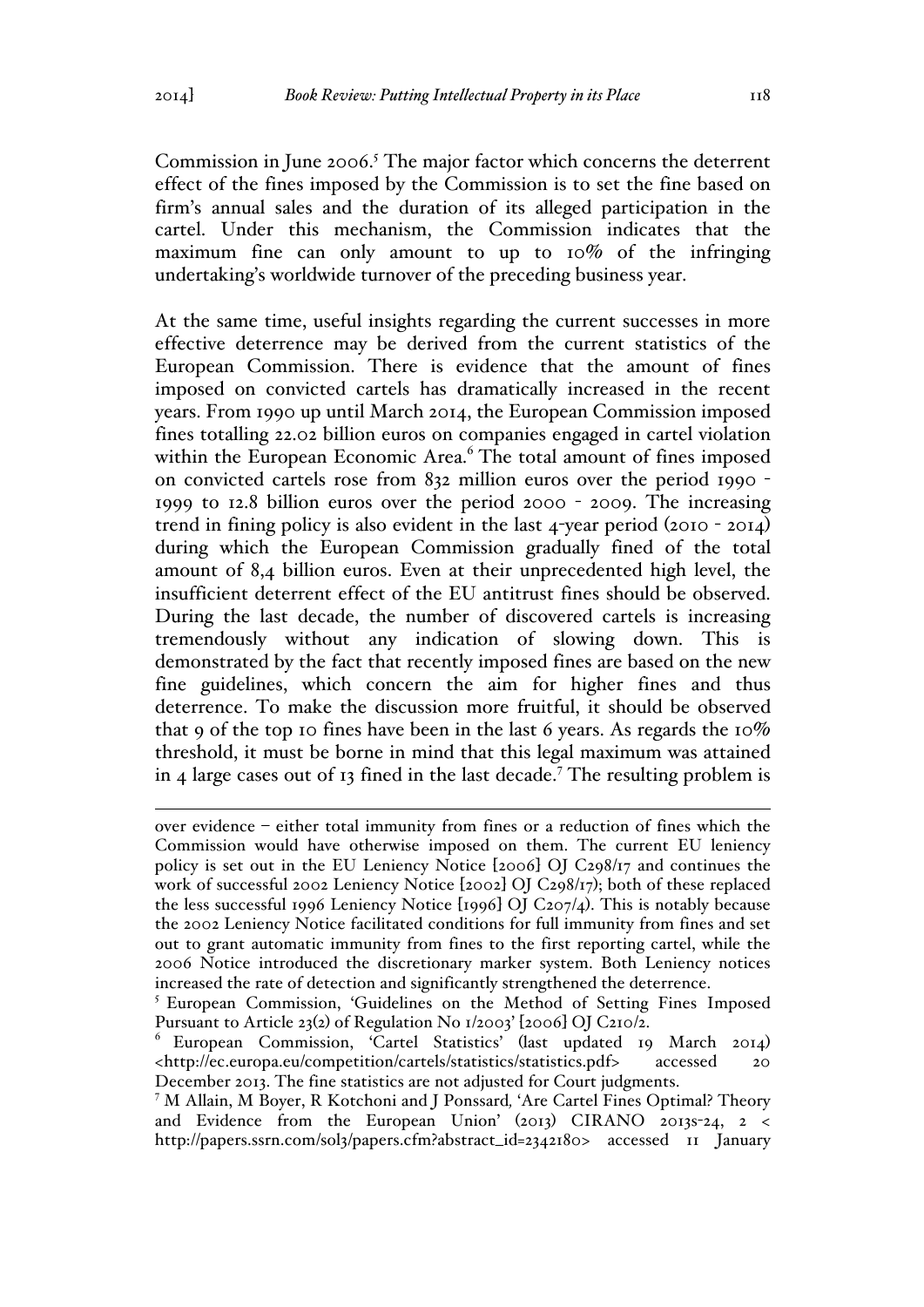that the fines calculated by the Commission had to be reduced.

Furthermore, the law and economics literature estimates fine levels to be structurally below the adequate level to achieve optimal fine. <sup>8</sup> Key parameters for calculating the deterrent effect of current fines are therefore the price increase (cartel overcharge) compared with the maximum possible fine. Relying on the results estimated by Smuda (given the upper limits of fine and probability of detection), the expected fine can sum up to a maximum of 11.46% of affected sales per year in comparison with a mean of overcharge rate of 21.9%. <sup>9</sup> Under the estimated results, the overcharge rate is higher than the maximum possible fine; also, it demonstrates that the gain from collusion outweighs expected punishments. Furthermore, Connor finds a mean of overcharge rate of 50.4% for very successful cartels (so-called 'Connor database'). To that extent, Boyer and Kotchoni amended the Connor database in order to determine more accurate results, whereby the estimation was reduced up to 45.5%. <sup>10</sup> In both scenarios, however, cartels are not deterred from the collusion even if the probability rate would be 100%.<sup>11</sup> Other estimations

 <sup>2014;</sup> for further discussion see also A Riley, 'The Modernisation of EU Anti-Cartel Enforcement: Will the Commission Grasp the Opportunity?' CEPS Special Report/January 2010 <http://aei.pitt.edu/14570/1/Modernisation\_Final\_e-version.pdf> accessed 18 February 2014.

<sup>&</sup>lt;sup>8</sup> See for a thorough discussion Mariniello  $(n, 3)$ ; Allain, Boyer, Kotchoni and Ponssard (n 7); Boyer and Kotchoni (n 3); Smuda (n 3); JM Connor and RH Lande, 'Cartel Overcharges and Optimal Cartel Fines' (2008) 3 Competition Law and Policy 2203.

<sup>9</sup> Smuda (n 3). To consider whether the collusion outweighs expected punishments author provides the following equation: *OvRate*(1) · (P*collusion* · x) < π · γ (P*collusion* · x). Here, π – the probability of detection, P*collusion* - the price during collusion, x – the amount of sold goods,  $OvRate(1)$  – the average overcharge rate over the entire cartel period,  $\gamma$  – maximum possible fine (30% + (25%: cartel duration). The upper limits of fine and probability of detection is 33% (0,33) while the average duration of cartel is 5,7 years. As such, the average cartel can amount up to of maximum  $0:33$  $[30\% + (25\% : 5,7)] = 11:46\%$  in comparison with a mean overcharge rate of 21.9% of selling price per year.

<sup>&</sup>lt;sup>10</sup> For further discussion on Connor database and its amendment, see Boyer and Kotchoni (n 8).<br><sup>11</sup> Connor and Lande (n 8) estimate state probabilities of detection ranging between

<sup>10</sup>-33% in economic theory, while E Combe, C Monnier and R Legal calculate a range between 12.9 and 13.2% for the European market (see E Combe, C Monnier and R Legal, 'Cartels: the Probability of Getting Caught in the European Union' (2008) Bruges European Economic Research papers 12). Essentially the probability of detection takes on a major role in estimating the deterrent effect of EU antitrust policy. The magnitude of detection probability guides how the optimal sanction should be structured. This value is of particular importance for directors and/or managers who are willing to join or create a cartel. In addition, public authorities are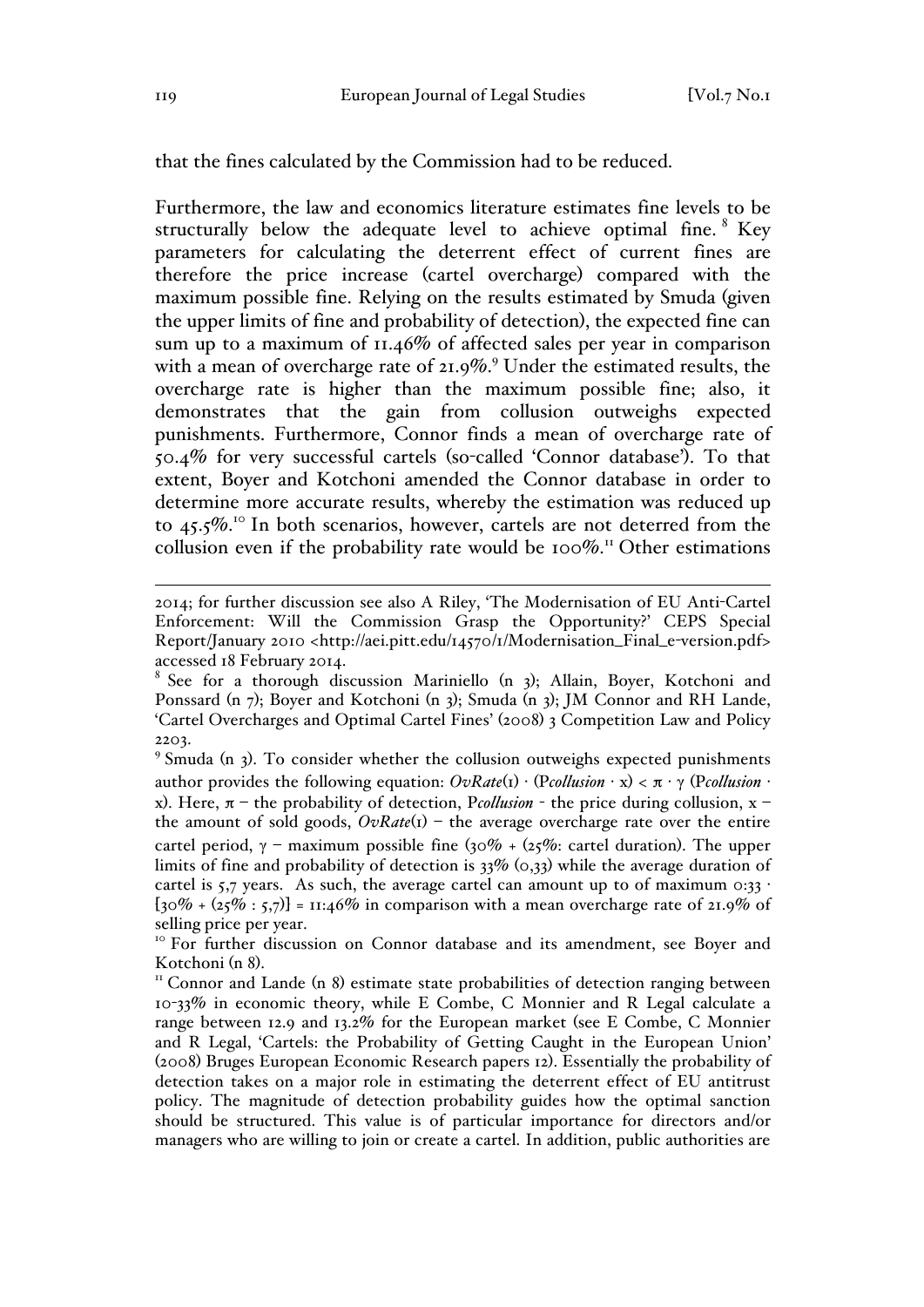found that in the period between 2001-2012 cartels caused 18.4 billion euros worth of harm to the European Economy, which seems extremely low in comparison with  $\epsilon$ 209 billion of the total affected EEA sales.<sup>12</sup>

Perhaps the most obvious solution would be to increase the fines as well as turnover for maximum of 10%. However, the input received through that increase might undermine the undertakings' ability to pay, thereby inducing undesirable social costs (such as bankruptcy, losses of jobs and lessening competition in the market).<sup>13</sup> It clearly emerges that current fine levels should be complemented with other measures to enhance deterrence. In fact, a more effective and more deterrence-oriented private enforcement should be considered. This may include a rule similar to the US' trebling of antitrust damages under the Clayton Act<sup>14</sup> or opt-out collective redress mechanisms. Before delving into the details of these alternatives towards a more-deterrence-oriented approach, it is both necessary and instructive to review the existing obstacles in private antitrust enforcement.

better suited to design an optimal policy regarding the fight against cartels, if approximate probability rate is known. It seems clear that excluding the choice of detection from the EU antitrust enforcement would negatively affect the overall discussion on deterrent effect of current fines. This is notably because the determinants of deterrence include: i) the probability of detection ii) price during collusion iii) the amount of sold goods iv) the average overcharge rate. These elements are interchangeable; without one of them, the fine and deterrence estimation is impossible. Particularly, the introduction of leniency programs in the European Union has contributed to reinforce the probability of detection. Given the fact that full immunity is granted only to the first applicant, it causes lack of assurance within the cartel if slight deviations appear from the cartel plan, for instance the 'empty chair example'. For further discussion, see JA Chavez, 'The Carrot and the Stick Approach to Antitrust Enforcement' [2006] Practising Law Institute Corporate Law and Practice Course Handbook Series, May PLI Order No. 8736.

 $12$  Mariniello (n 3). The author observes that affected sales include sales by all market members (that is not necessarily cartel members).<br><sup>13</sup> W Wils, 'Is Criminalization of EU Competition Law the Answer?' (2005) 28 World

Competition 2, 148; L Talev, 'What Threats Exist to the Successful Operation of the EU 2006 Leniency Notice?' (2010) unpublished <www.varadinovlaw.com/en/wpcontent/uploads/2010/12/clasf\_paper\_talev\_leniency\_final\_10-09 2010.doc> accessed 5 January 2014.

<sup>&</sup>lt;sup>14</sup> The entirety of the Clayton Antitrust Act of 1914 is codified at 15 U.S.C.  $\frac{6}{9}$  12-27 (2009). Section 4 of the Clayton Act is codified at 15 U.S.C. § 15 (2009). See for a thorough discussion CL Sagers, *Examples & Explanations: Antitrust* (Aspen Publishers 2011); RJR Peritz, *Competition Policy in America: History, Rhetoric, Law* (Oxford University Press 2001).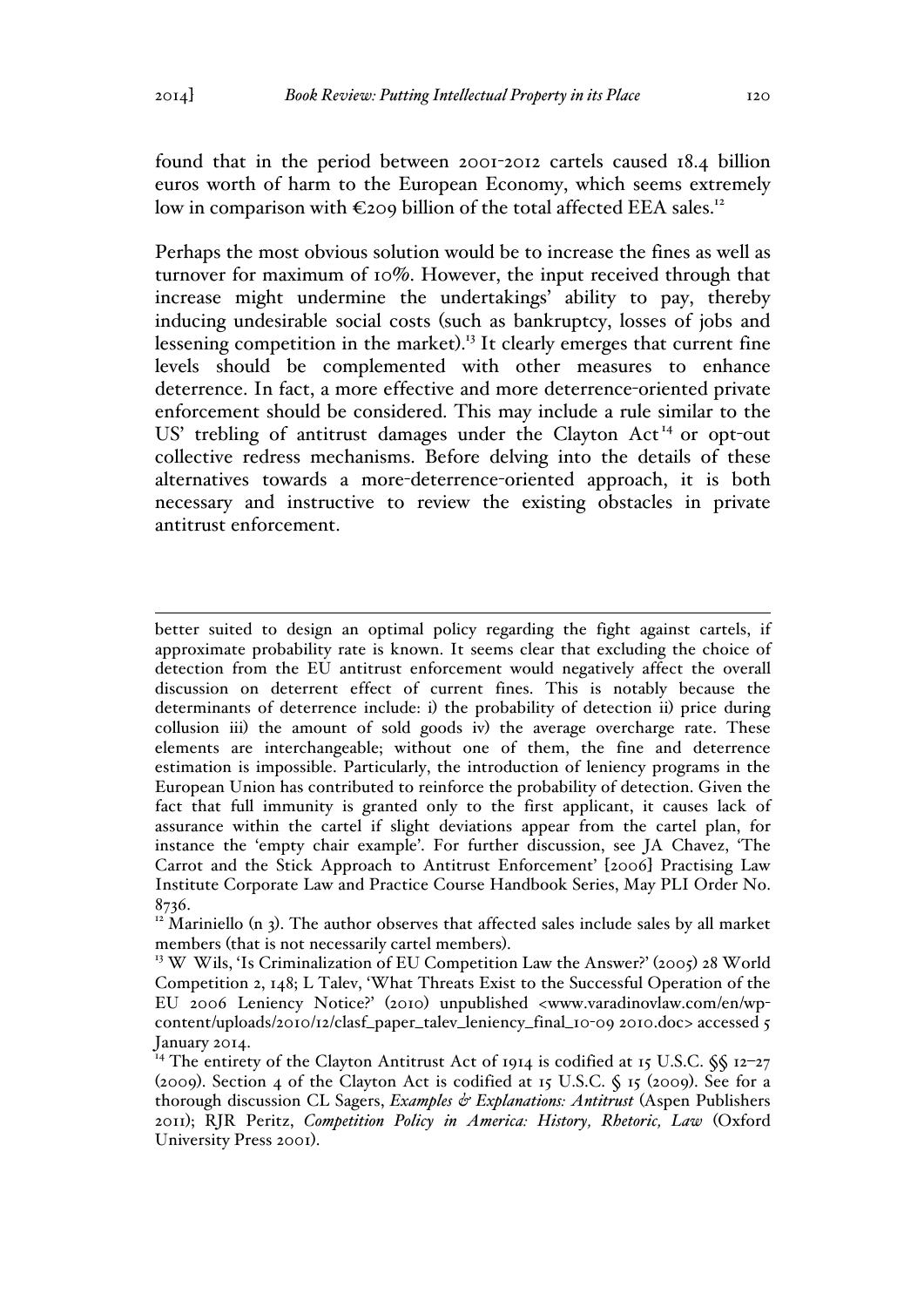#### 2. *Private Enforcement*

The Commission estimates that only 25% of the final cartel and antitrust prohibition decisions taken by the Commission in the period 2006-2012 were followed by private damages actions.<sup>15</sup> Moreover, far from reaching all victims, the majority of these actions were brought by large companies or public entities whereas SMEs and consumers normally did not engage in legal actions for reparation of their harm. It can thus be stressed that the lack of effective compensation has created a considerable cost for the European consumers and businesses. Simple estimates that the cost of ineffective right to damages (so called 'foregone compensation') for consumers and SMEs from hard-core cartels between 2006 and 2012 is in the range of  $25 - 69$  billion euros.<sup>16</sup>

To enable a better understanding of the shortcomings of private enforcement, this discussion would reveal reasons why private parties are not well equipped to enforce their rights. There are indeed three main obstacles facing victims of competition law infringements in bringing damages actions: (i) cost and (legal) uncertainty, (ii) complexity of causality, and (iii) disclosure rules. Each of these factors will be discussed in turn.

First, it is generally assumed that private individuals will only commence legal actions if they expect a positive cost-benefit ratio. With respect to antitrust damages claims, it is easy to recognize that private parties face large legal costs to start and develop their case, thereby legal proceedings often exceed the expenses of their claims, creating the so-called 'rational apathy' problem. Further complicating the picture, in the European Union there is a predominant 'loser pays' principle. <sup>17</sup> A crucial issue, in this respect, is that the judge applies the 'loser pays' principle on a case-by-case basis, meaning that the final decision is less predictable for the claimants.

<sup>&</sup>lt;sup>15</sup> European Commission, 'Staff Working Document Impact Assessment Report: Damages actions for breach of the EU antitrust rules Accompanying the proposal for a Directive of the European Parliament and of the Council on certain rules governing actions for damages under national law for infringements of the competition law provisions of the Member States and of the European Union' [2013] SWD 203 final, para. 52.

<sup>&</sup>lt;sup>16</sup> CE Mosso, 'The Commission's Proposal for a Directive on Antitrust Damages Actions' (Conference on 'Antitrust Damages: the European Commission's proposal',

Bruegel, Brussels, 20 June 2013). <sup>17</sup> The 'loser-pays' principle is the most widely adopted allocation method for legal costs in the EU Member States. According to this principle, the losing party should pay the other party's legal costs (court and lawyers' fees). Although this instrument is an effective safeguard against unmeritorious claims, but it actually exacerbates the problem of funding in private damages actions. The 'loser pays' principle is currently applied in all of the EU Member States, as well this principle is predominant in collective action mechanisms, if presently exist in the State.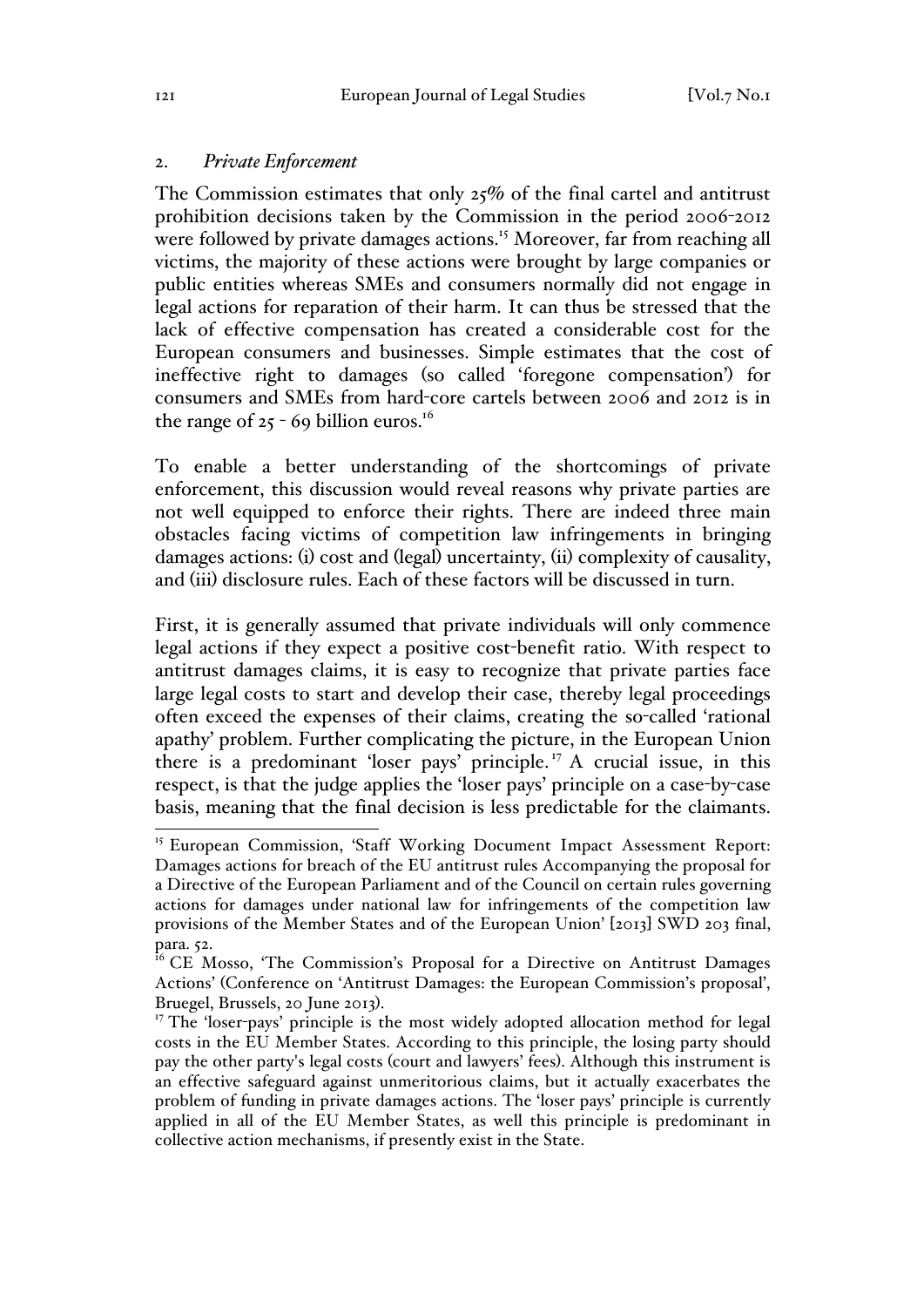If the claim is unsuccessful, individual claimants face significant exposure to the other side's costs.<sup>18</sup> Furthermore, private parties stand isolated against large companies because large and powerful companies have better legal support, resources and broader investigative powers. From this perspective, it should be observed that in less developed and smaller countries, for example in the Eastern Europe, business relations are more formal, meaning that private parties might be afraid to start a lawsuit against powerful firms because of potential retaliation. As regards consumers, they are often unaware that they are being, or have been, harmed by hard-core cartels (price-fixing, quantity limits or bid rigging). Even if consumers are aware of the infringement, the harm caused by price-fixing cases, for example, often produce scattered and low-value damage to a multitude of consumers. As a consequence, only few of them can afford taking a legal action since the expected benefits outweigh the expected costs.

The second characteristic feature of typical private antitrust cases is the fact-intensiveness and confrontation with complex causality assessments, both legal and economic. The principal purpose is to prove the causality between the antitrust infringement and the harm suffered by the claimant. The burden of proof typically lies with the claimant, who has to demonstrate that the infringing conduct has resulted in the damage claimed. This is a daunting task, particularly given that a majority of the Member States require proving causation with near certainty (99.9% probability). <sup>19</sup> This burden is even more complicated, given the fact that claimants stand isolated against antitrust violators who generally are much more aware of the infringement. Even if damages actions were followed-on by a previous public antitrust decision, claimants still need to adduce clear evidence of causation and loss to recover damages.<sup>20</sup> Another issue that concerns assessing causation is the 'but-for' test. The test examines the hypothetical scenario if the infringement of Article 101 or 102 TFEU had not occurred: the assessment of the position of the injured party with the position in which this party would have been but for antitrust infringement (often referred as 'counterfactual scenario'). Developing an actual counterfactual scenario requires evaluation of how the market evolved without the antitrust infringement. Estimation has to rely on a

 $18$  P Collins, 'What are the Problems with EC Antitrust Damage Actions in Europe? Does the Private Pillar Require Reinforcement?' (2007) unpublished

<sup>&</sup>lt;http://vartotojuteises.lt/content/download/412/2587/file/Philip%20Collins%20Paper. pdf.> accessed 10 January 2014.

<sup>&</sup>lt;sup>19</sup> HA Abele, GE Kodek, GK Schaefer, 'Proving Causation in Private Antitrust Cases' (2013) 7 J of Competition Law & Economics 4, 848-49.<br><sup>20</sup> See for example, case *Enrol Coal Services Ltd v English Welsh & Scottish Railway Ltd* 

<sup>[</sup>2010] EWCA Civ 2.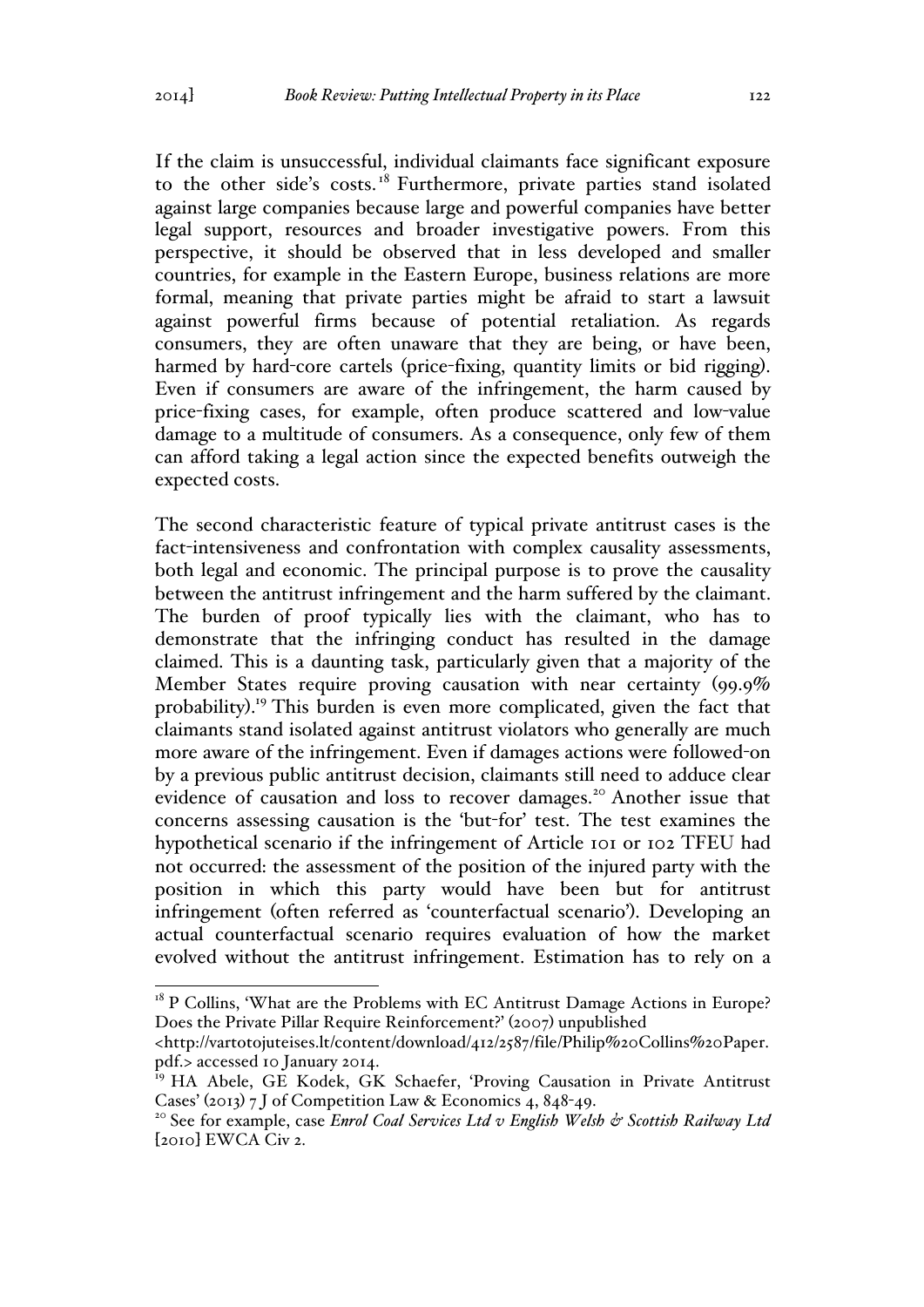number of determinants: (i) market context; (ii) type of harm; and (iii) types of claimants. Conducting such an analysis requires a thorough understanding of economic variables (such as prices, sales volumes, profits, costs or market shares). This is certainly not an easy task, given the fact that the results rely on many assumptions.<sup>21</sup> Furthermore, the analysis of causation is an essential element for the quantification of actions for damages. Claimants often face difficulties in quantifying precisely the harm caused by the infringement of the competition law as a result of numerous factors, such as evidentiary obstacles, lack of access to information or robust estimation of damage.<sup>22</sup> Furthermore, legal provisions for proving damages and causality are too general to be directly applicable to a private antitrust case.<sup>23</sup> A separate standing issue is that the claimants are put off by the complex economic analysis; something which is a significant burden for private parties. The economics and financial literature has developed a wide array of methods and models for quantifying damages. For example, in the OXERA study prepared for the European Commission, the methods and models are classified into three broad groups: comparator-based, financial-performance-based, and market-structure-based.<sup>24</sup> For these reasons, it is argued that the whole causation procedure requires more resources and expenses to elaborate legal proceedings than is expected.

The third characteristic concerns issues related with disclosure rules. As a general rule, much of key evidence is often held exclusively by the allegedly

 <sup>21</sup> See for example, Joined Cases C-104/89 and C-37/90 *Mulder and others* v *Council and Commission* [2000] ECR I-203. The Court assessed the hypothetical scenario: 'the loss of earnings is the result not of a simple mathematical calculation but of an evaluation and assessment of complex economic data. The Court is thus called upon to evaluate economic activities which are of a largely hypothetical nature. Like a national court, it therefore has a broad discretion as to both the figures and the statistical data to be chosen and also, above all, as to the way in which they are to be used to calculate and evaluate the damage', para 79.<br><sup>22</sup> I Lianos, D Geradin, Handbook on European Competition Law: Enforcement and

Procedure (Edward Elgar Pub 2013), 255.

<sup>&</sup>lt;sup>23</sup> Abele, Kodek and Schaefer (n 19), 853.

<sup>24</sup> Oxera, *Quantifying Antitrust Damages*, Study Prepared for the European Commission, December 2009 <http://ec.europa.eu/competition/antitrust/actionsdamages/quantification\_study.pdf> accessed 14 July 2014. According to this study: 1) Comparator-based approaches use data from sources that are external to the infringement to estimate the counterfactual (cross-sectional comparisons, time-series comparisons and combination of both models); 2) Financial-analysis-based approaches use financial information on comparator firms and industries, benchmarks for rates of return, and cost information on defendants and claimants to estimate the counterfactual; 3) Market-structure-based approaches use a combination of theoretical models, assumptions and empirical estimation.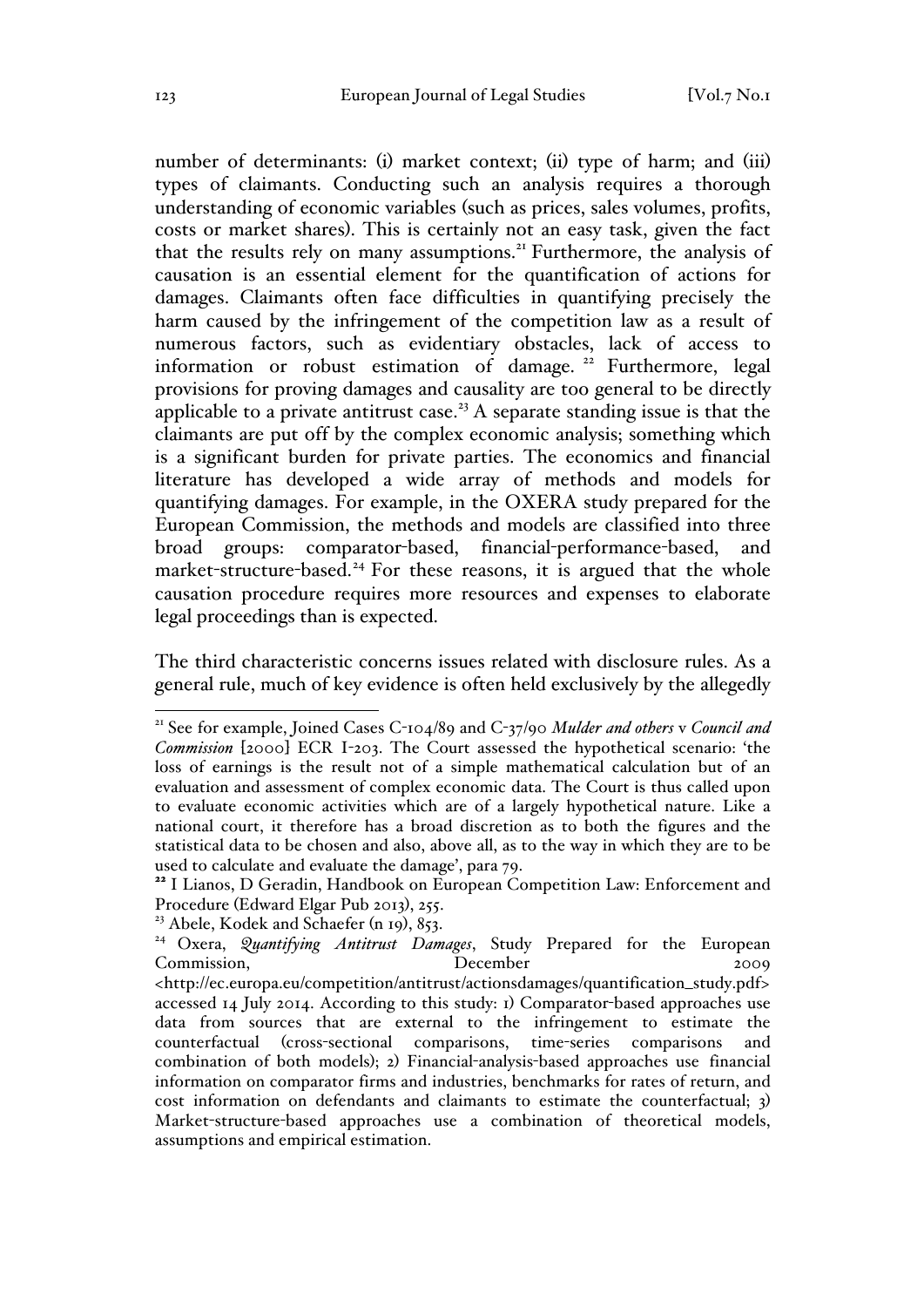infringing undertakings, making it difficult for a claimant (if aware of the evidence at all) to obtain disclosure of documents. These materials are crucial in successful antitrust damages actions in which infringing conduct tends to be secretive. From the domestic perspective, the rules on disclosure vary between States making it difficult to assess whether and under what conditions the State is willing to give access to documents. In civil law countries (such as Germany, Lithuania or Austria) the rules on disclosure provides only limited access for the plaintiffs to the internal information of the defendants. Contrary to current shift in civil law countries, the disclosure rules in English courts have rigorous disclosure regimes in place, yet it requires parties to disclose documents that may help for claimants to prove the alleged overcharge they paid.

In order to mitigate these deficiencies of private enforcement, the European Parliament eventually adopted the Directive on antitrust damages actions on 17 April 2014. The text was agreed between the European Parliament and the Council during the ordinary legislative procedure. Once the Directive is approved by the EU Council of Ministers, Member States will have two years to implement the provisions of the Directive in their national legal systems. As already pinpointed at in the introduction, from the perspective of consumer protection it is rather disappointing that the adopted text does not include any provisions on collective redress. In the area of antitrust where illegal behaviour may generate scattered and low-value loss to a number of consumers and where the individual proceedings may not be proportionate, the added value of a binding approach on collective redress would be a significant event.

#### 3. *Tort Remedies and Deterrence in European Private Antitrust Enforcement*

This paper argues that effective antitrust enforcement should consider a more active role of private damage claims more directly as a means of deterrence. An effective deterrence – comprising both of public and private enforcement – might guarantee that the antitrust violation never actually occurred. It clearly emerges that preventing anticompetitive conduct is the best way to ensure the welfare of consumers, competitors and other market participants. Even if we assume that the Europeans developed a perfect private enforcement system, such a system cannot restore all the social benefits that stem from well-functioning competitive markets and that are lost when competition is lessened or distorted.<sup>25</sup> Therefore, if there is a conflict between the antitrust objectives, deterrence needs to prevail over compensatory objectives.

<sup>&</sup>lt;sup>25</sup> P Buccirossi and M Carpagnano, 'Is it Time for the European Union to Legislate in the Field of Collective Redress in Antitrust (and how)?' (2013) 4 Journal of European Competition Law & Practice 1, 13.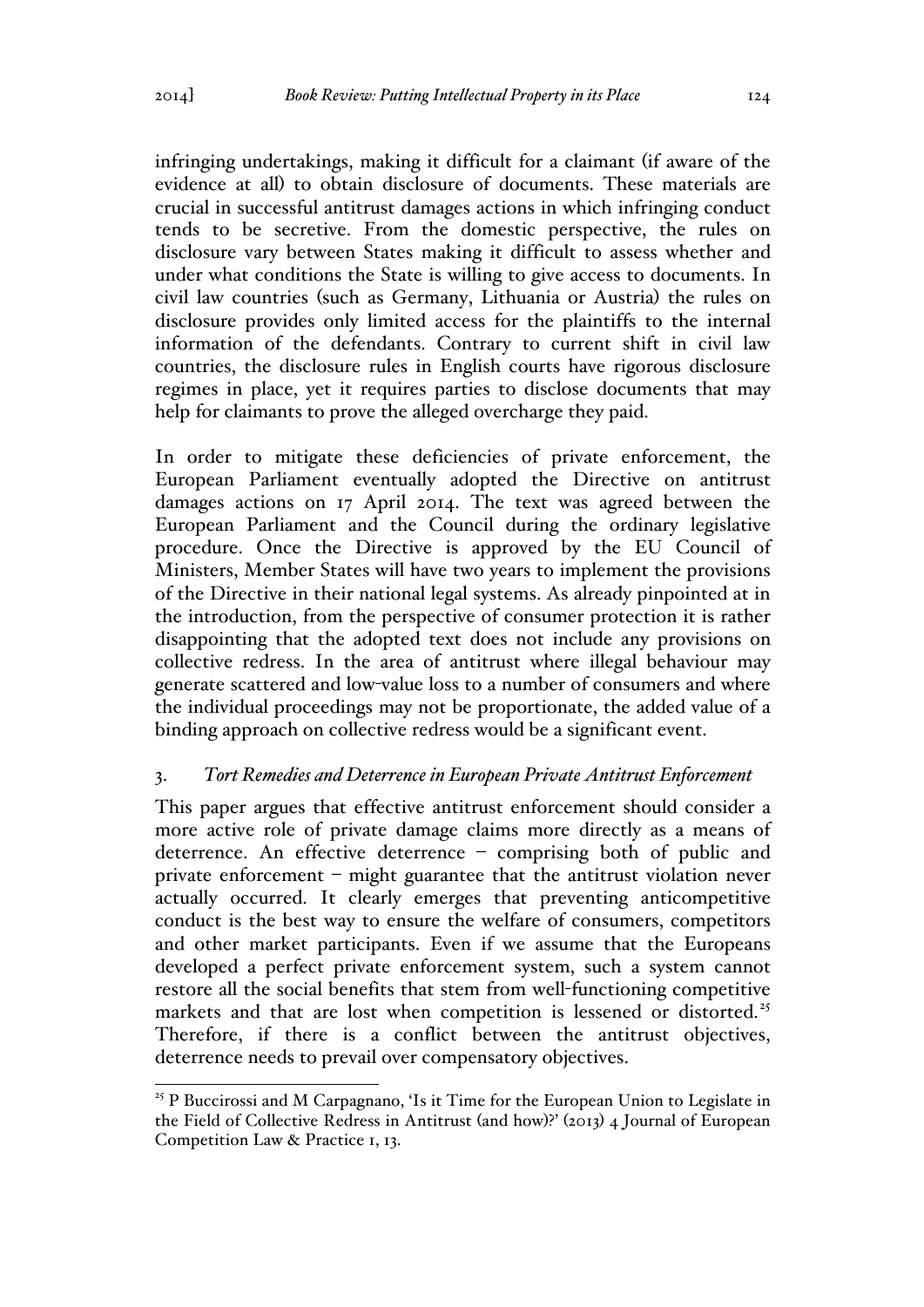However, the Commission observed that the pursued aim of private actions is mainly to serve as a compensatory function, while deterrence is viewed solely as an effect of enhancing public intervention tools. However, it is equally true that if private actions, of both the follow-on and standalone type, do not contribute through further deterrence, they serve the same function as the tort remedies have in national jurisdictions.<sup>26</sup> Furthermore, regulating tort actions traditionally remains the domain of domestic rules, and the Commission has stressed the alarming importance of the absence of a European Tort Law. More importantly, national tort actions proved to be practically ineffective in European antitrust enforcement. Basedow observes, in this respect, that 'the remedies provided by private law have turned out to be insufficient or even totally inadequate for the protection of competition'.<sup>27</sup> The matter is that actions in tort cannot have functions other than exclusively the compensatory one. It is necessary to go beyond mere compensation in order to achieve a more deterrence-oriented approach and thus effective antitrust enforcement.

One option may include a rule similar to the US' trebling of damages for infringements of antitrust law under the Clayton Act.<sup>28</sup> Under this system, the successful plaintiffs are able to recover compensatory damages as much as three times of actual damages. As such, both deterrence and compensation functions are effectively pursued. It seems clear that awarding civil plaintiffs treble damages is a fuel for more active litigation in the EU. On this point it ought to be recalled that private damage action is

<sup>&</sup>lt;sup>26</sup> E Camilleri, 'A Decade of EU Antitrust Private Enforcement: Chronicle of a Failure Foretold?' (2013) 34 Eur Competition L Rev 10, 533. The author observes that this situation implies for private law remedies to gain an unprecedented strategic position, in particular the one happens for the tort remedy. Although the current system sets private enforcement at the centre of the stage of antitrust enforcement, but it is seemingly unfit to play such a unprecedented strategic role. For further discussion on tort actions of antitrust enforcement, see F Marcos and A Graels, 'Towards a European Tort Law? Damages Actions for Breach of the EC Antitrust Rules: Harmonising Tort Law through the Back Door?' (2008) 16 Eur Rev of Private L 3; T Ottervanger, 'Designing a balanced system: Damages, Deterrence, Leniency and Litigants' Rights' as cited in M Marquis (ed) *'*Perchance to Dream: Well Integrated Public and Private Antitrust Enforcement in the European Union' (2013) European University Institute, <http://papers.ssrn.com/sol3/papers.cfm?abstract\_id=2371338> accessed 15 July 2014.<br><sup>27</sup> J Basedow, Private enforcement of EC Commission (Kluwer International 2008), 1.

<sup>&</sup>lt;sup>28</sup> The US Supreme Court has repeatedly stated that the private right of action for treble damages under the antitrust laws serves two purposes: compensating injured victims of unlawful conduct and attracting enforcement resources to supplement the government's deterrence-oriented efforts. Further discussion of the treble damages regarding the objectives of compensation and deterrence, see Tex. Indus., Inc. v. Radcliff Materials, Inc., 451 US 630, 636 (1981); Brick Co. v. Illinois, 431 US 720, 746  $(1977)$ .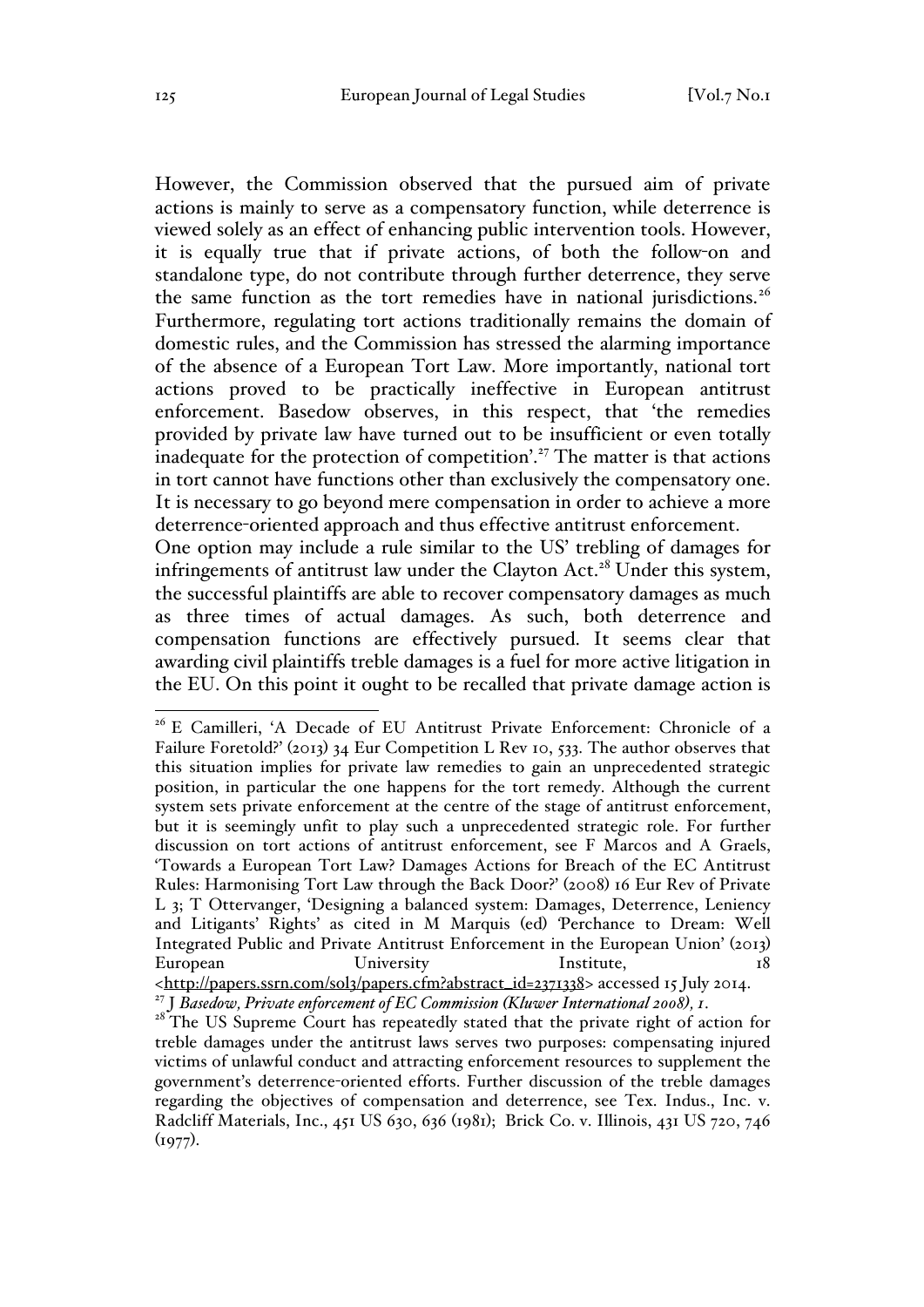is an economic activity for which funding is crucial to success or failure of any proceedings. Because of the predominance of the 'loser pays' principle in the Member States, feasible alternatives are required so as to incentivize private parties to start a claim. If successful claimants are able to recover compensatory damages as much as three times of actual damages, it definitely acts as an incentive to start a private claim. Furthermore, punitive damages are of particular importance in collective actions, where the total costs for bringing collective damages actions can be extremely high because of the complexity of legal and economic assessments in such cases, the involvement of multiple parties, and the difficulty in allocating the proceeds.<sup>29</sup>

Regarding these factors it should be recalled that the European Commission also previously attempted to introduce double damages (a form of punitive damages) for horizontal cartels in the 2005 Green Paper on damages, but it was severely criticized by the Member States and was no longer included as a proposal in the 2008 White Paper. As a matter of EU jurisprudence, the CJEU acknowledged that the imposition of punitive damages in response to harm caused by antitrust violations would not be contrary to European public order.<sup>30</sup> Despite the positions taken by the Court, punitive damages still seem to be an alien concept to the European litigation culture. First and foremost, punitive damages are in conflict with the fundamental principle of damages actions in the EU; that is to compensate for injury actually suffered.31 Second, punitive damages are also not in line with the general principles of Civil Law in the Member States, which prevent any unjust enrichment.<sup>32</sup> Finally, in the United States where

<sup>&</sup>lt;sup>29</sup> C Leskinen, 'Collective Actions: Rethinking Funding and National Cost Rules' (2011) 8 CMLR 1, 95.

<sup>30</sup> Joined Cases C-295/04 to 298/04 *Vincenzo Manfredi and Others v Lloyd Adriatico Assicurazioni SpA and Others* [2006] ECR I-6619, [97] and [98].<br><sup>31</sup> The Commission's 2008 White Paper on damages for breach of EU competition

law (COM (2008) 165) ruled that all victims of infringements of EC competition law have access to effective redress mechanisms so that they can be fully compensated for the harm they suffered. Full compensation is, therefore, the first and foremost guiding principle. The Commission welcomes the confirmation by the Court of Justice of the types of harm for which victims of antitrust infringements should be able to obtain compensation. In the *Manfredi* case (n 30), the Court emphasised that victims must, as a minimum, receive full compensation of the real value of the loss suffered. The entitlement to full compensation therefore extends not only to the actual loss due to an anti-competitive price increase, but also to the loss of profit as a

result of any reduction in sales and encompasses a right to interest, [95] and [97]. 32 The Court of Justice decided, in Case C-47/07 P, *Masdar (UK) Ltd v Commission of the European Communities* [2008] ECR I-9761*,* that a person who has suffered a loss which increases the wealth of another person without there being any legal basis for that enrichment has the right, as a general rule, to restitution from the person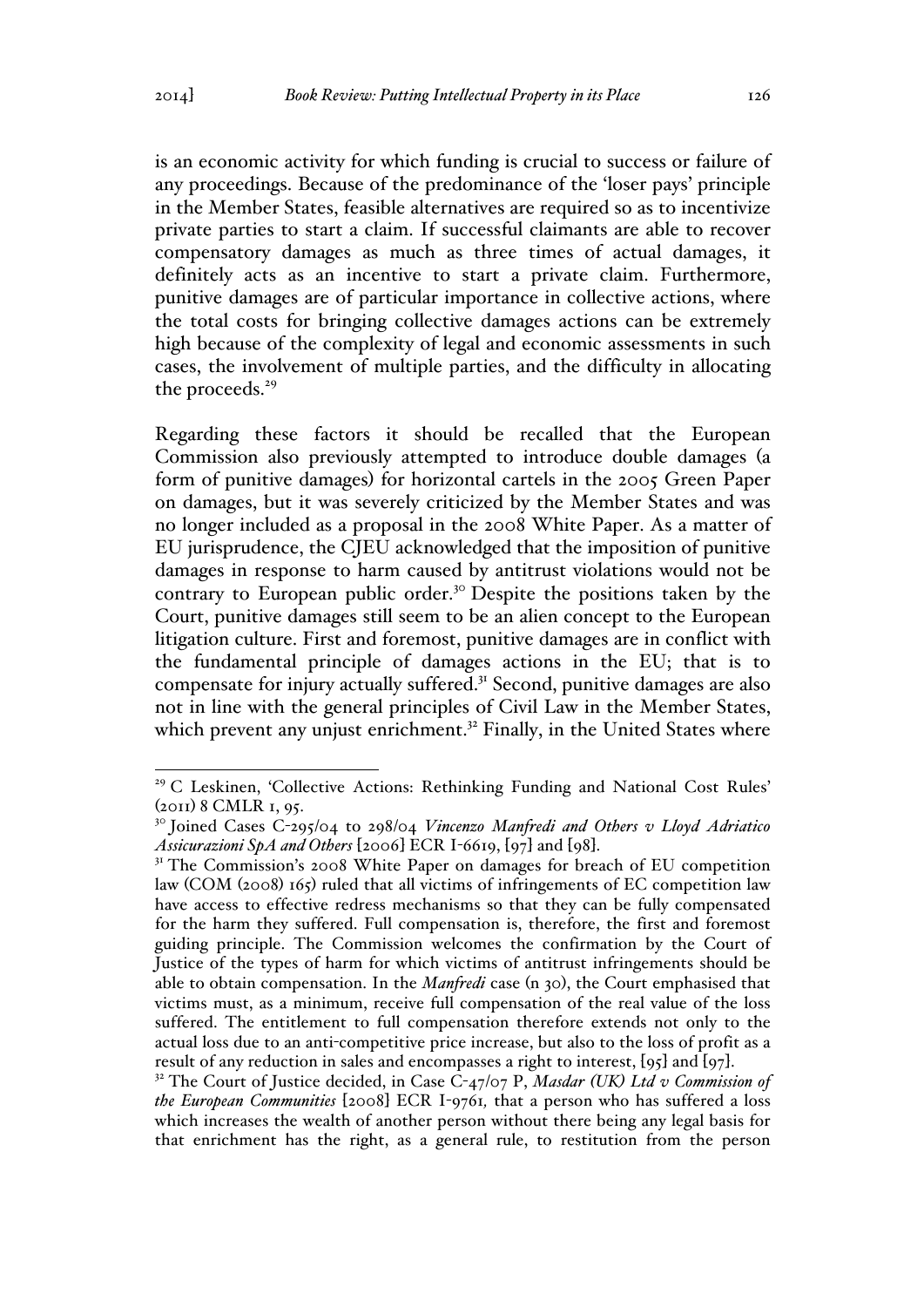punitive damages are a motivating power in private enforcement, damages actions are intended to at least partly substitute for public enforcement actions while in the EU there is a clear distinction between the roles public and private enforcement. Notably, public enforcement serves the punitive objective-function. This function is pursued through the imposition of fines, which punish the infringers and deter them from breaching the law in the future. Conversely, private enforcement and more specifically damages actions primarily serve the objective of compensation, while deterrence is only seen as a welcome side-effect. It is agreed that punishment and deterrence are not the elements of civil remedies in the EU. For these reasons, punitive damages are generally considered incompatible with the public policy (*ordre public).* <sup>33</sup> In addition, the award of punitive damages breaches the fundamental principle of *ne bis in idem*. 34 4. *Synopsis*

In formulating the concept of imperfect antitrust enforcement, it has been observed that current fine levels are sub-optimal to ensure deterrence. A logical implication of this remark would seem to be that since European antitrust follow-on actions constitute the tort remedies and given that the recovery of punitive damages is problematic in the EU, the unified model of collective redress is the most realistic alternative for a more deterrenceoriented approach. Another problem concerns procedural and legal obstacles due to which private parties are not well equipped to enforce their rights. From this perspective, it seems that collective redress is also a

enriched, up to the amount of the loss. Legal redress for unjust enrichment, as provided for in the majority of national legal systems, is not necessarily conditional upon unlawfulness or fault with regard to the defendant's conduct  $[44-47]$ . As regards national jurisdictions, see, for instance, sec. 812-822 of German Civil Code; sec. 6.242 of Lithuanian Civil Code; sec. 1145 and 1158 of Spanish Civil Code.

<sup>&</sup>lt;sup>33</sup> On December Ist 2010 The French Court de Cassation in case, *Schlenzka v SA Fountain Pajot,* case n°1090, held that *'an award of punitive damages is not, per se, contrary to public policy,* adding however that this principle does not apply *when the amount awarded is disproportionate with regard to the damage sustained and the debtor's breach of his contractual obligations'.* Taking the example of prohibition of punitive damages in Germany, see RA Schütze, 'The Recognition and Enforcement of American Civil Judgments Containing Punitive Damages in the Federal Republic of Germany' (1989) U Pennsylvania J of Int Business L 11(3).<br><sup>34</sup> The legal principle of *ne bis in idem* restricts the possibility of a defendant being

prosecuted repeatedly for the same cause of action. The English Court in case, *Devenish etc. v. Sanofi -Aventis etc.*, [2007] EWHC 2394 (Ch), held that the principle of *ne bis in idem* precludes the award of exemplary or punitive damages. For further discussion, see W Wils, 'The Relationship between Public Antitrust Enforcement and Private Actions for Damages' (2009) World Competition 32(1), 21-22; W Wils, 'The Principle of *Ne Bis in Idem* in EC Antitrust Enforcement: A Legal and Economic Analysis' (2003) 26 World Competition, 131.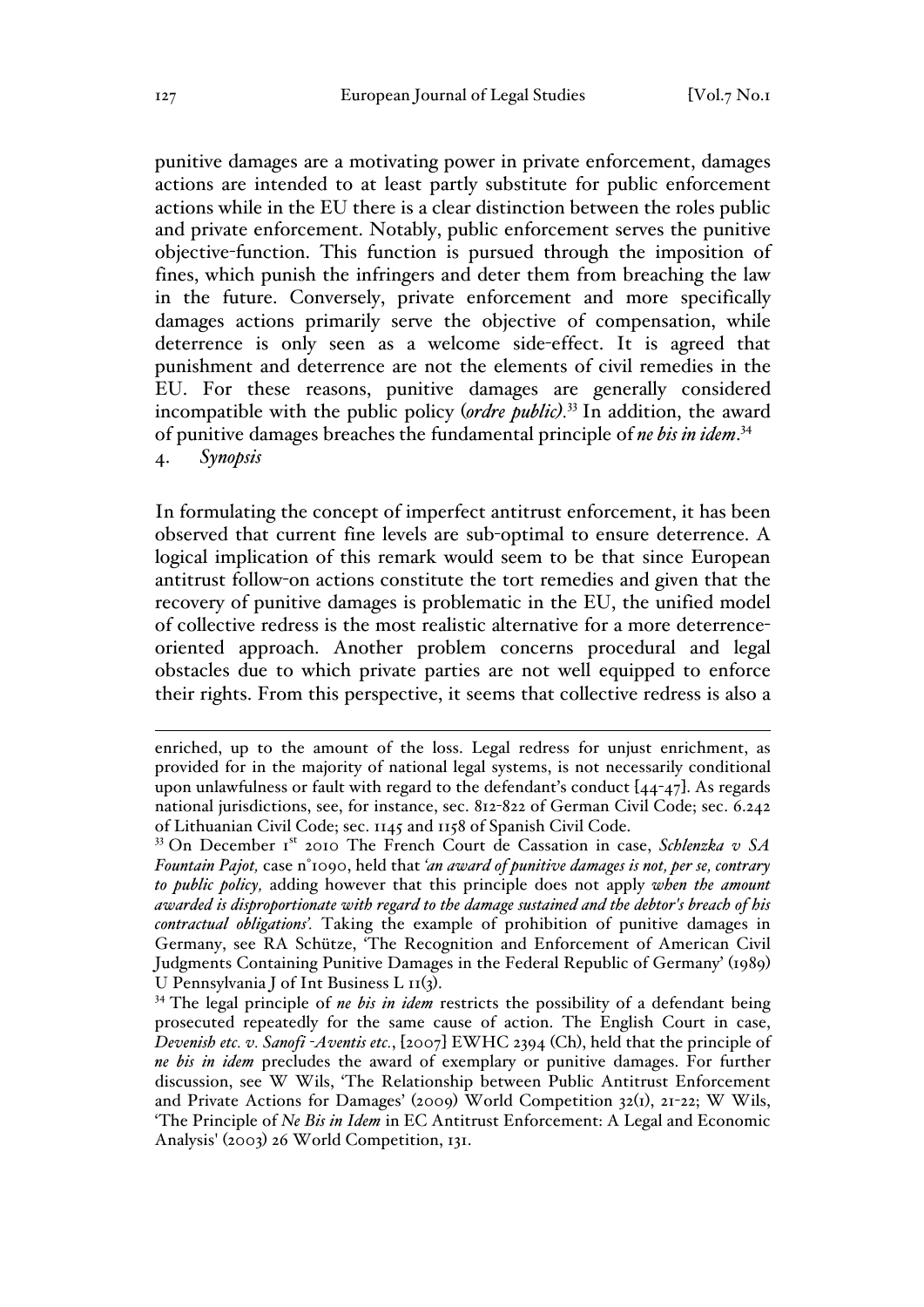potential remedy to mitigate the deficiencies of private antitrust

# III. COLLECTIVE REDRESS IN THE EUROPEAN UNION: A POTENTIAL VEHICLE TO MITIGATE OBSTACLES IN ANTITRUST ENFORCEMENT

This section aims to provide arguments as to why collective redress is an attractive alternative to solve, or at least diminish, the inefficiencies of antitrust enforcement. First, it explains the particular milestones that affect the ability to bring successful collective claim. Furthermore, it aims to provide an initial characterization of the ability of collective claims to act as an incentive for deterrence. Finally, it demonstrates that collective redress is a potential remedy to mitigate deficiencies of private antitrust enforcement by individual parties.

#### 1. *Legal Design of Collective Redress Mechanisms*

enforcement by individual parties.

From the European standpoint, the last few years have seen rapid developments in the area of collective redress in the Member States. Currently, twenty states have their own collective redress schemes.<sup>35</sup> However, even where it is available, the implemented systems have not been very successful because the number of collective actions is very low. Based on the results provided by the Lear Study, $36$  to date there have been collective redress cases for antitrust infringements in only six countries while the trial stage has been reached only in Austria, Spain, France, and the UK. It emerges clearly that the ability to bring a successful collective claim depends on the type of collective actions introduced, particularly whether it provides sufficient incentives to bring collective action and possibilities for funding.

The first and foremost feature in antitrust regards how precisely claimants need to be identified for an action before the court: on an opt-in or an optout basis. Most of the countries have adopted opt-in mechanisms which require explicit consent from the victims to join the action. The major reason that inspired the Member States to choose an opt-in model is that there are advantages of limiting the risk of unmeritorious actions. Furthermore, an opt-in measure respects an individual right to be part of the litigation or not (so-called 'party disposition principle'), whereby this

 $35$  Buccirossi and Carpagnano (n 25), 4.

<sup>&</sup>lt;sup>36</sup> Lear Study, 'Collective Redress in Antitrust', Study for the European Parliament Internal Policies department A (2012) <http://www.learlab.com/EN/publications.html> or <http://www.europarl. europa.eu/committees/en/studies.html> accessed 22 February 2014.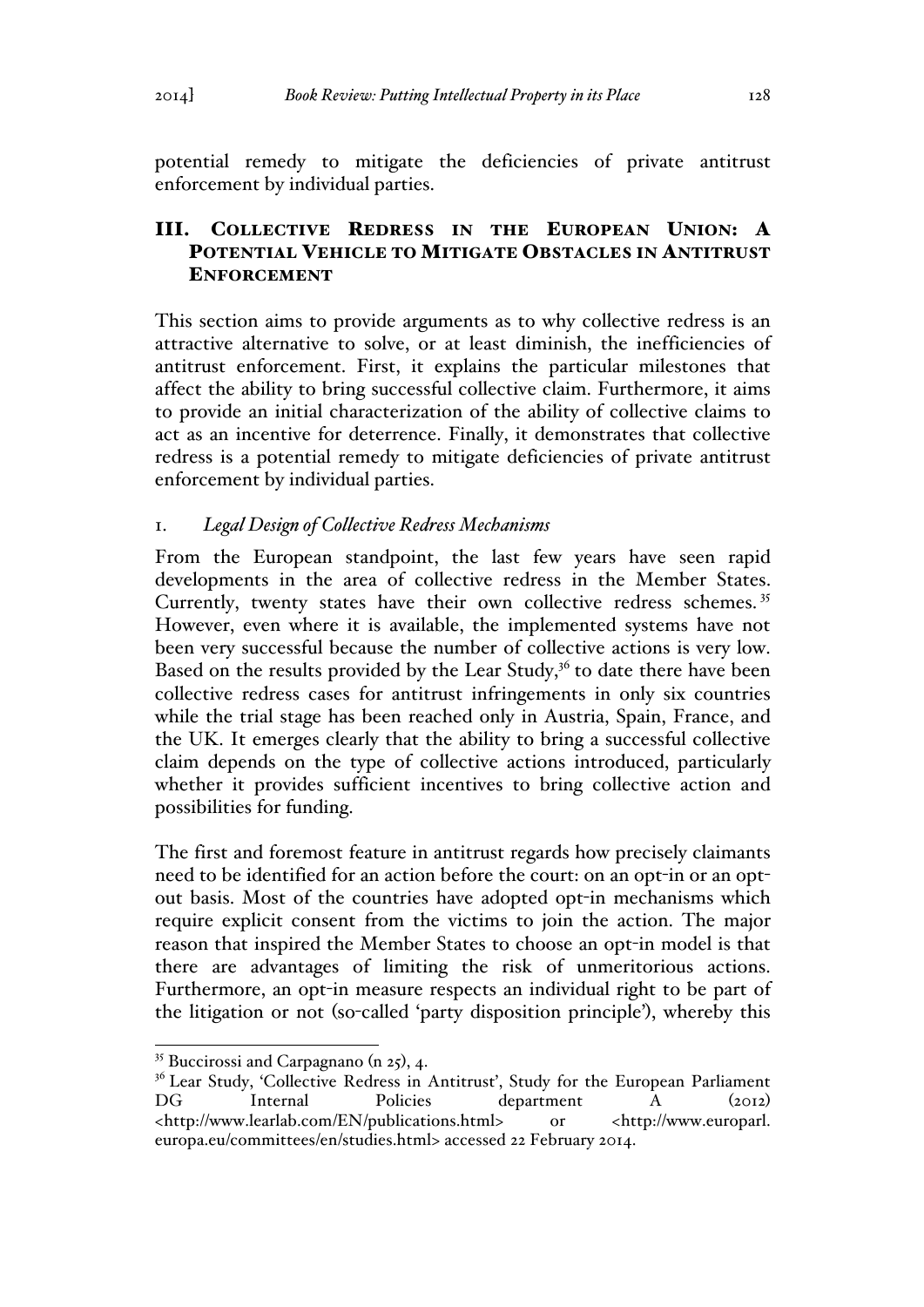measure is under the Article 6 of the ECHR. However, few countries (the UK, Portugal, Denmark and the Netherlands) have adopted 'opt-out' measure, whereby victims are deemed included in the action unless someone declares himself or herself not to be involved. A second feature concerns legal standing for the entities that might be allowed to start a collective action.37 In some countries group actions can be commenced by public authorities, for instance in Finland (Ombudsman) and Hungary (Hungarian Competition Authority), whilst in other jurisdictions, such as France, Sweden and Greece, representation is provided by national private organizations, such as consumer associations. Other countries have legal standing for a combination of a mixed approach: private organizations and harmed persons (Bulgaria, Italy, Spain, and the UK), public authorities and associations (eg the Netherlands). A third option involves funding of legal costs that may affect the ability and the incentives of claimants to initiate collective actions. A potential solution concerns the availability of contingency and conditional fees. This mechanism represents the American solution to the funding problem. Under this mechanism, the necessary means of funding are well ensured because client pays contingent fees to a lawyer only if there is a favourable result. However, it is equally true that contingency fees bring incentives for unmeritorious claims. Despite this fact, contingency fees have increased its popularity, utilized in some fashion in 12 out of 27 Member States (even if not in a pure US version) and now form permit arrangements between some claimants and their lawyers on the basis of some form of success fee. <sup>38</sup> England and Wales, for instance, have adopted conditional fee arrangements under which lawyers can obtain a success fee in addition to the initial legal fee, which is usually around  $25$ -50% of an awarded judgment if they win.<sup>39</sup>

<sup>&</sup>lt;sup>37</sup> Under the Commission Recommendation 2013/396/EU (n 2), the Member States should designate representative entities to bring representative actions on the basis of clearly defined conditions of eligibility. These conditions should include at least the following requirements: (a) the entity should have a non-profit making character; (b) there should be a direct relationship between the main objectives of the entity and the rights granted under Union law that are claimed to have been violated in respect of which the action is brought; and (c) the entity should have sufficient capacity in terms of financial resources, human resources, and legal expertise, to represent multiple claimants acting in their best interest.

 $38$  Buccirossi and Carpagnano (n 25), 6.<br><sup>39</sup> CEPS, EUR and LUISS, 'Making Antitrust Damages Actions More Effective in the EU: Welfare Impact and Potential Scenarios', Report for the European Commission DG COMP/2006/A3/012, Final Report, Brussels, Rome and Rotterdam,  $208$   $<$ 

http://ec.europa.eu/competition/antitrust/actionsdamages/files\_white\_paper/impact\_ study.pdf> accessed 14 July 2014. Recent reports in the UK support the need for an effective funding mechanism for litigation. For further debate on this topic, see further the recent report 'Review of Expenses and Funding of Civil Litigation in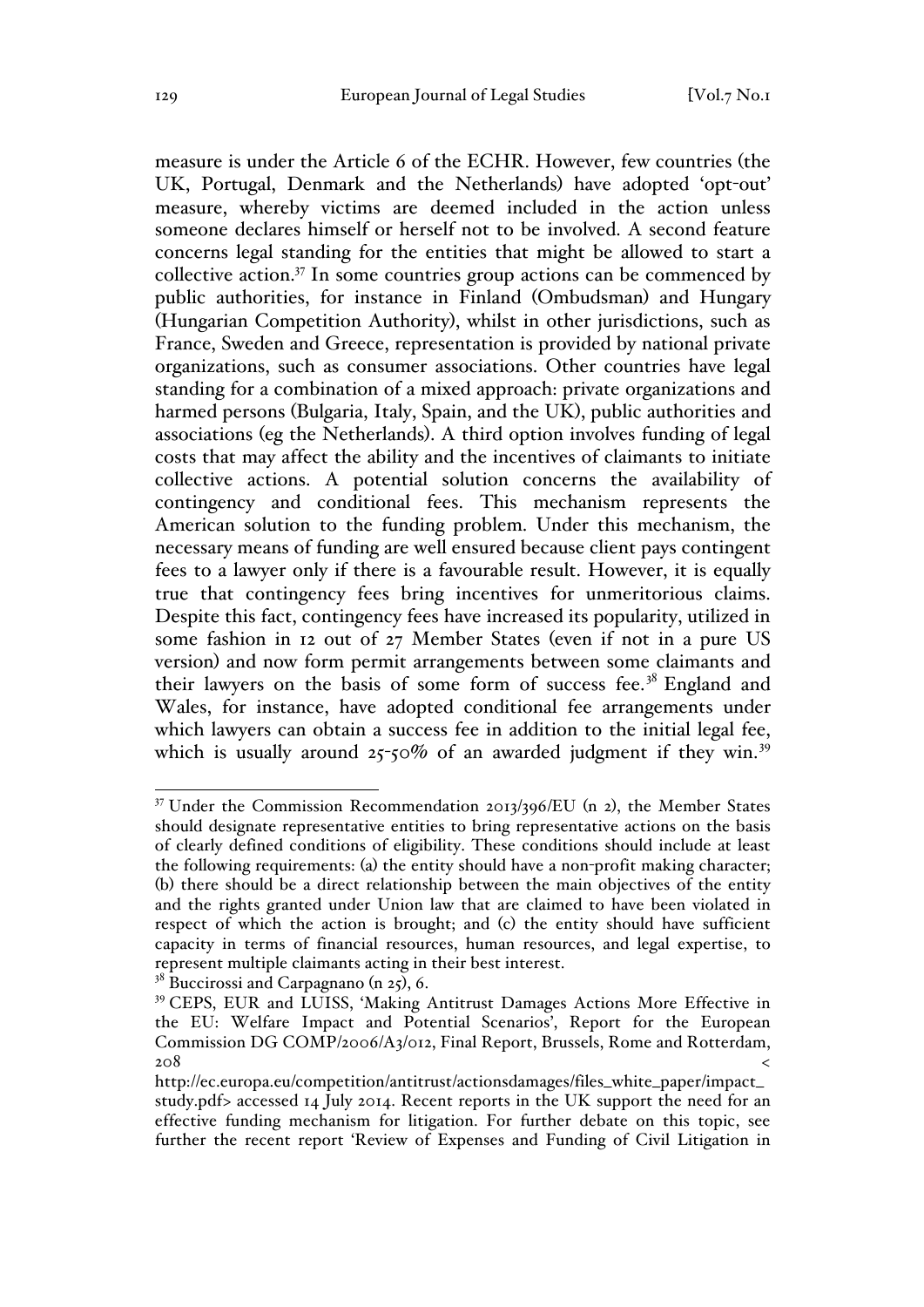Lawyers do not get anything if they lose and only get a normal fee indexed on the hourly billing plus a success fee which cannot exceed the normal fee. These conditional fees are linked to an 'after-the-event insurance', which would pay the adversarial party's costs in the event of losing the case. Another solution includes third-party funding (a company, bank or hedge fund), which could pay all or a part of the costs of an action in exchange to retain a share of a successful claims.<sup>40</sup> In England and Wales, external financial options are being offered by diverse investors. In 2012, there were ten active dedicated TPLF investors operating in the U.K., with three additional investors, Juridica, Burford, and IMF, making occasional investments. Most funders operating in the U.K. are relatively new, with the exception of Allianz, which has been funding claims since 2002.<sup>41</sup>

#### IV.ASSESSMENT: OPT-IN VS OPT-OUT

The European Commission recommends that collective redress in the EU should be based on the opt-in model, while the opt-out should be 'justified by reasons of sound administration of justice'. <sup>42</sup> According to the Commission, the opt-in measure should be preferred because it:

- limits the risk of abusive litigation and unmeritorious claims;
- preserves the principle of party disposition; and
- guarantees that the judgment will not bind other potentially qualified claimants who did not join.

On the other hand, the opt-in measure tends to result in a low participation rate because the victims must express their wish to join the collective action, thus requiring them to spend time and money to start and develop the case. As such, it is unlikely that all victims will participate in collective action under the opt-in measure; as such, the compensatory objective is not achieved effectively. Several cases in national jurisdictions regarding the experiences of consumer organisations clearly indicate that opt-in collective actions are practically unworkable. Taking the example of the UK, the *Replica Football Shirts* case<sup>43</sup> demonstrates the reluctance of

Scotland' (2013) <http://scotland.gov.uk/About/Review/taylor-review/Report> accessed 15 July 2014.

 $4^{\circ}$  Leskinen (n 29), 95-96.

<sup>41</sup> C Veljanovski, 'Third-Party Litigation Funding in Europe' (2012) 8(3) J of L, Economics & Policy, 410-413.

<sup>42</sup> European Commission Recommendation 2013/396/EU (n 2); Articles 21-25 stress the need to form claimant party by 'opt-in' principle.

<sup>43</sup> Case No 1078/7/9/07 *Consumers Association* v. *JJB Sports Plc* [2009] CAT 2.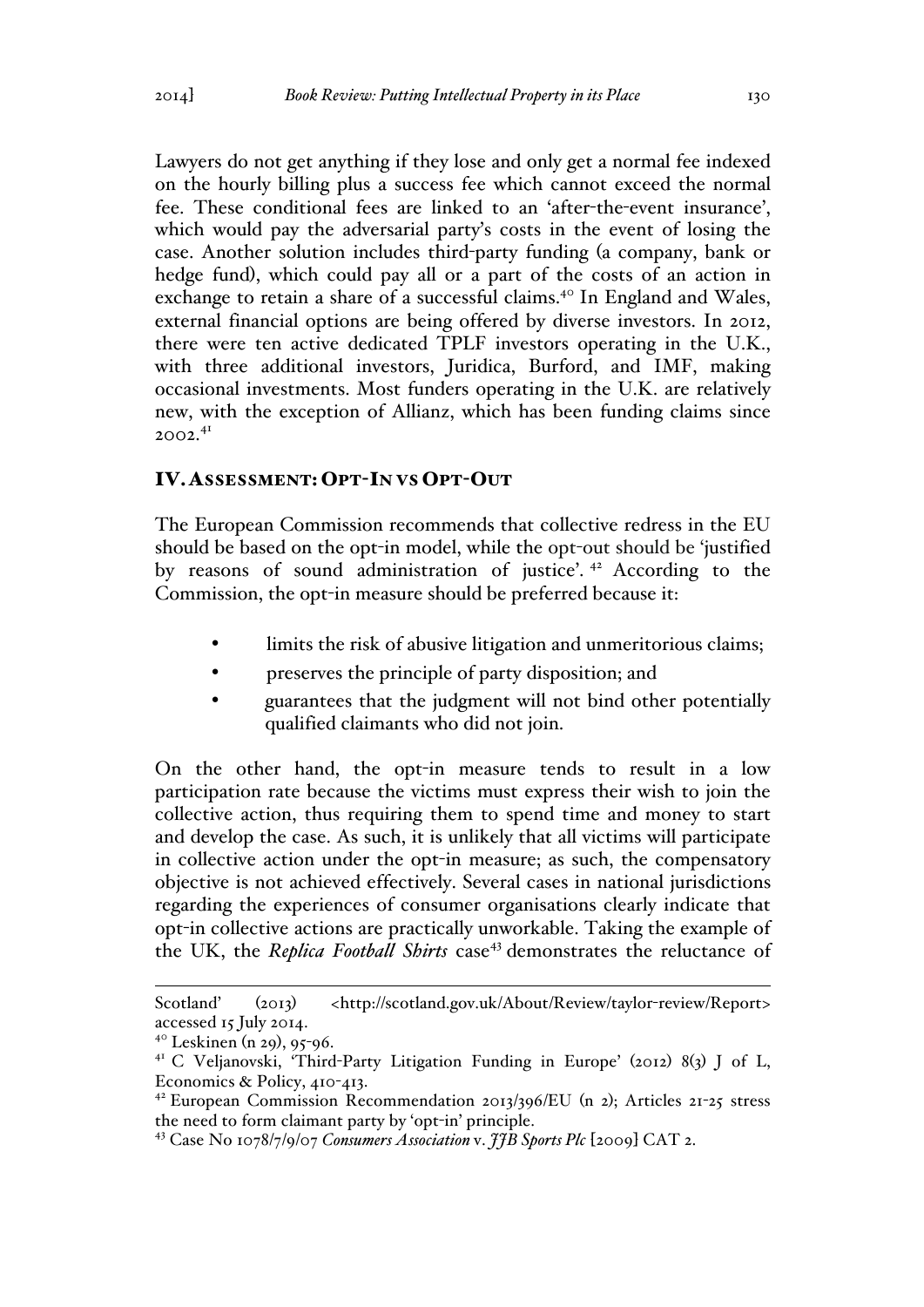consumers to take part in opt-in proceedings. The consumer association (*Which*?) brought an action in the collective interest of consumers who overpaid for football shirts due to a price-fixing cartel. Despite its efforts, Which? managed to collect claims for only 600 consumers, which was considered a very low proportion of victims who suffered harm by the anticompetitive behavior. After this failure, *Which?* announced they would not take part in collective actions in the future if it is based on the opt-in measure. In France, the finding of a price-fixing agreement among three mobile operators (Orange France, SFR, and Bouygues Telecom) had a potentially negative impact on 20 million consumers. <sup>44</sup> However, consumer association *UFC Que Choisir* only managed to collect claims for 12,350 consumers. Hence, in countries where consumer associations have standing to bring damages claims, an opt-in model seems to be inappropriate to ensure sufficient participation rate for victims, in particular for cases involving multiple claims of low value (such as the harm caused by price fixing). In addition, in large-scale cartel agreements it is impossible in practice to get the consent of all harmed consumers, in particular when consumers cannot be easily identified. Due to low participation rate, consumer organizations pose a considerable obstacle of limited financial resources, thus limiting themselves to bringing damages actions due to uncertain financial perspective.

In such circumstances, this paper argues that opt-out collective actions are better suited to tackle the issues related with low participation rates, lack of funding and sub-optimal deterrence. In the first place, an opt-out scheme generally ensures that the group of claimants will be sufficiently large since the action is brought on behalf of the whole group, unless someone declares not to be involved. Taking the example of the US, an average opt-out rate is very low (less than 0.2%) in consumer class actions, since in any case these claims cannot be litigated individually.<sup>45</sup> In other words, opt-out collective actions increase access to justice, in particular for consumers involved in multiple claims of low value. It must be added, however, that the ones who are likely to opt-out are large companies or the individuals who have suffered significant harm. In addition, if the consumer association is designated and membership fees are used for financing litigation, the budget of the action depends on the members' willingness to pay fees. The members are required to be a part of the

 <sup>44</sup> C Hodges, *The Reform of Class and Representative Actions in European Legal Systems. A New Framework for Collective Redress in Europe* (Hart Publishing 2008), 84.

<sup>45</sup> For further discussion on opt-out rates, see T Eisenberg and G Miller, 'The Role of Opt-outs and Objectors in Class Action Litigation: Theoretical and Empirical Issues' (2004) New York University Law and Economics Research Paper No. 04–004; S Issacharoff, 'Preclusion, Due Process and the Right to Opt-out' (2002) 77 Notre Dame L Rev 1057, 1060.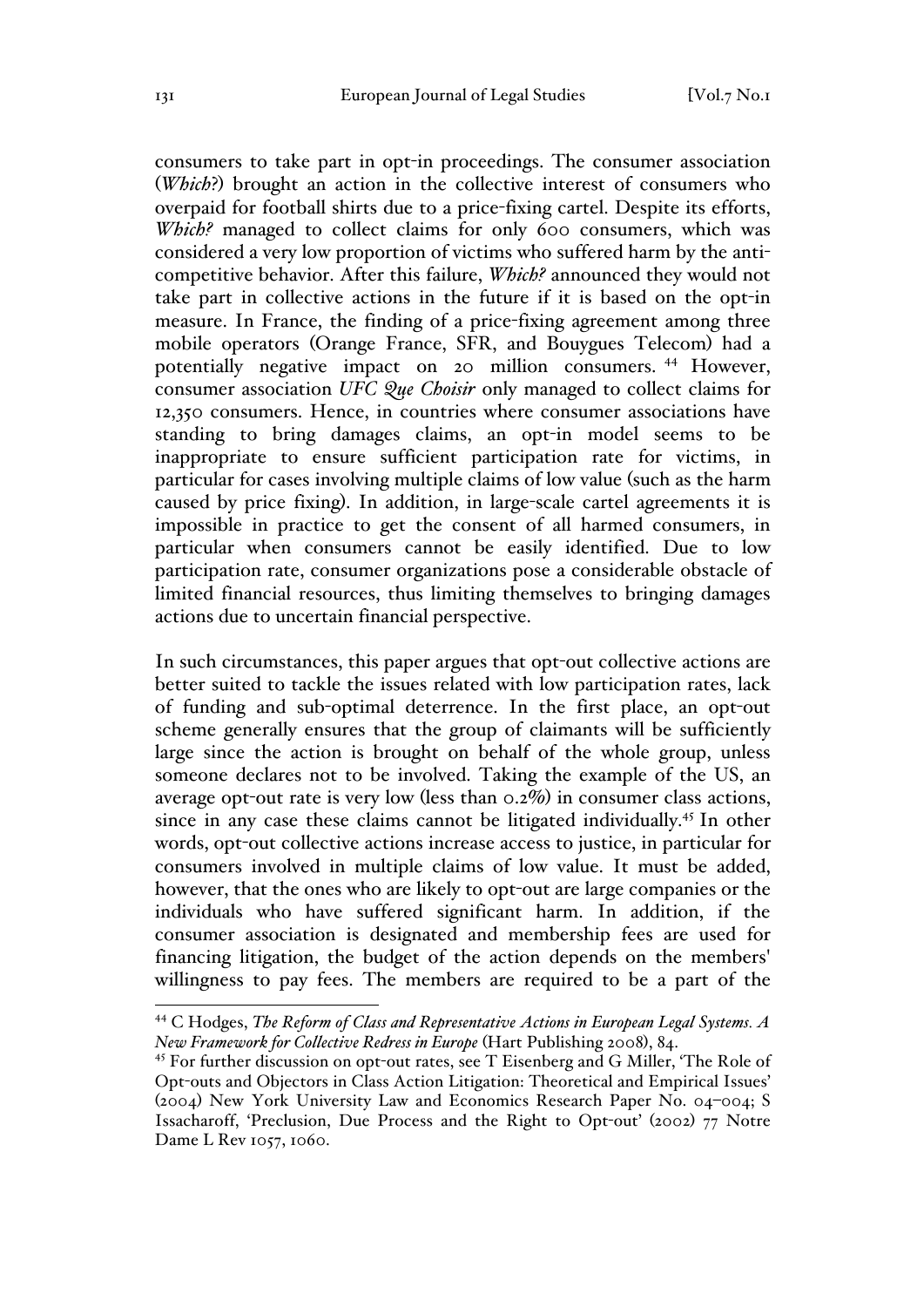consumer association and to pay membership fees to receive damages. As such, an opt-out model seems to be a more realistic alternative to ensure the action for damages financially viable due to a larger group of claimant willing to pay fees.

Furthermore, the preference given to opt-out schemes are likely to score better in terms of deterrence. As it is clear, the deterrence of collective redress depends on the size of the group of victims. If only a limited number of victims joined the proceedings, the deterrence will remain suboptimal. Since the group of victims is larger under the opt-out measure, the size of the sanction expected under an opt-out system will be larger than under an opt-in system. As such, collective redress actions, based on an *opt-out* measure, can more effectively influence the potential companies' willingness to violate competition rules in the future. But if a company has already become part of a cartel, it can influence their tactics and negotiations as well as the amounts to be obtained in a settled action.<sup>46</sup> Whatever approach is taken, this paper argues that giving the right to consumer associations to claim damages on behalf of end-consumers gives impetus for the substantial deterrent effect. The potential cartelist will know that he might face private actions from consumers and the expected cost of the infringement will increase, and this combination of factors might act as an incentive for cartelists to contemplate twice before violating the competition rules.

Despite the positive aspects, opt-out proceedings also have two potential disadvantages. First, this measure might jeopardize the right of access to the courts under Article 6 of the European Convention for Human Rights (ECHR). <sup>47</sup> Second, the opt-out measure may increase the number of unmeritorious claims. For these reasons, the introduction of an EU-style collective redress mechanism could also be combined with the flexible hybrid of the opt-in/opt-out systems. The inspiration might be drawn from the examples of the UK and from the Danish model. In 2014, The

 <sup>46</sup> DL Tzakas, 'Effective Collective Redress in Antitrust and Consumer Protection Matters: a Panacea or a Chimera?' (2011) 48 Common Market L Rev, 1136; R Korobkin and C Guthrie, 'Psychological Barriers to Litigation Settlement: an Experimental Approach' (1994) 93 Michigan L Rev, 107.

<sup>47</sup> Article 6 para. 1 ECHR establishes that 'in the determination of his civil rights and obligations or of any criminal charge against him, everyone is entitled to a fair and public hearing within a reasonable time by an independent and impartial tribunal established by law'. On the contrary, the opt-out mechanism requires that a deliberate action is taken to withdraw from a judicial action. Therefore uninformed people may find themselves bound by a judgment they did not even know was about to be issued. For further discussion, see Lear Study (n 36).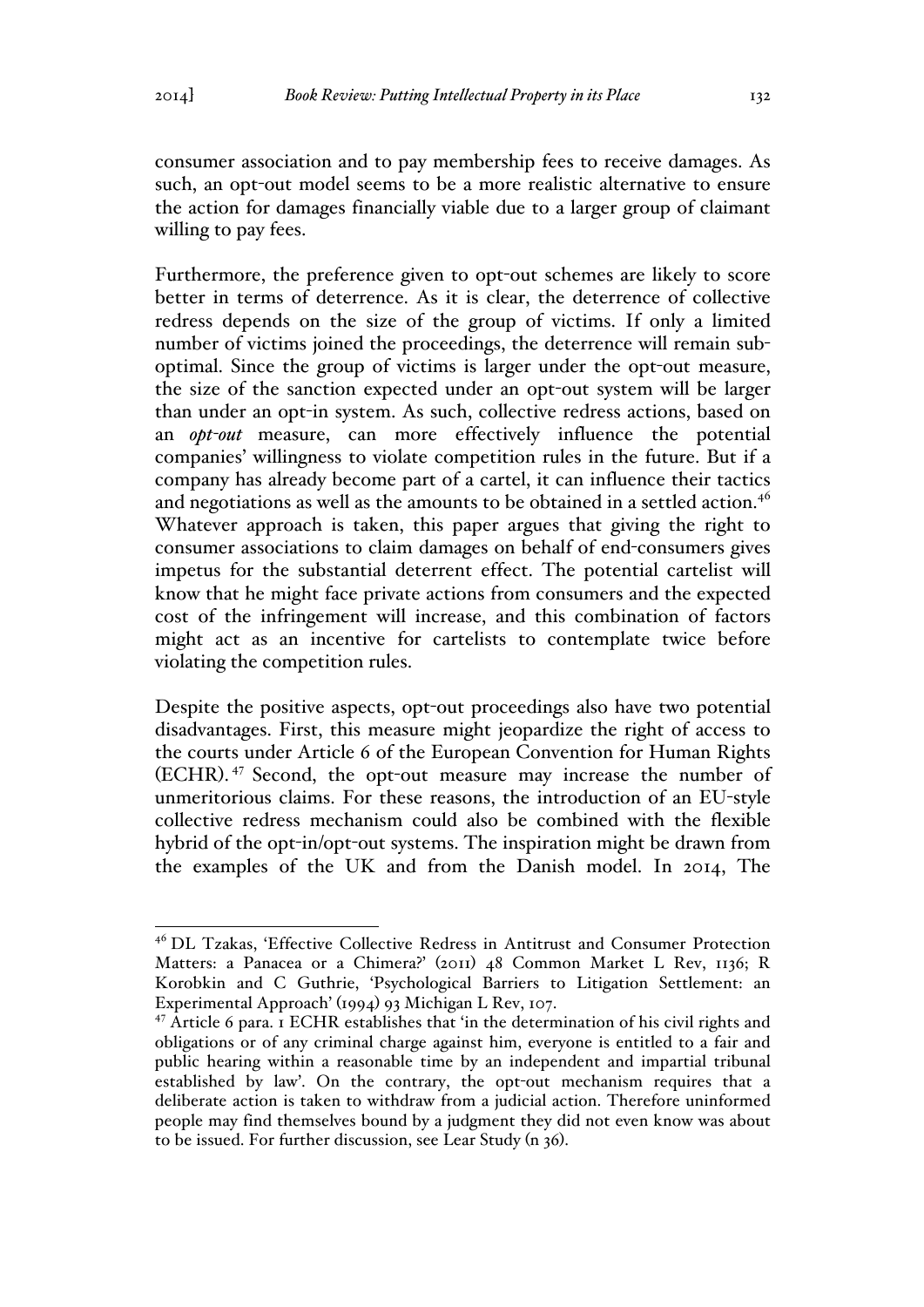Consumer Right Bill <sup>48</sup> extended the jurisdiction of the Competition Appeal Tribunal (CAT) in the UK. First and foremost, the CAT has exclusive jurisdiction to determine whether a collective action should proceed on an opt-out or opt-in basis.<sup>49</sup> Second, the CAT is permitted to authorize a person or entity to commence collective actions regardless of being a public or a specified body. However, opt-out collective actions are not permitted to be brought by law firms. Another innovative provision is that the Bill established a collective settlement procedure in the CAT which encourages settlements.<sup>50</sup> If the settlement is reached, it has a binding effect on consumers, unless they opt-out. Besides the UK, another inspirational example of an opt-out class action system includes the one in Denmark. Opt-in group actions can be brought either by individual claimants, by any representative organization or by the Consumer Ombudsman. However, the judge may be granted, on a case-by-case basis, the discretion as to whether the opt-out model is necessary to guarantee that a significant proportion of injured parties are compensated for the damages suffered.<sup>51</sup> The Danish rules prescribe that only a public authority

<sup>48</sup> Consumer Rights Bill (HC Bill 29), Second reading - the general debate on all aspects of the Bill - took place on 1 July. This stage is a formality that signals the start of the Bill's journey through the Lords. The Bill aims to make consumers better informed and better protected when they're buying. Online version is available here: <www.publications.parliament.uk/pa/bills/lbill/2014-2015/0029/lbill\_2014-

<sup>20150029</sup>\_en\_1.htm.> The law is stated as 7 July 2014.

<sup>49</sup> Schedule 8, para 5 of the Consumer Rights Bill (HC Bill 29). The Competition Appeals Tribunal (CAT) can already hear opt-in collective actions under the existing section  $47B$  of the Competition Act 1998 (CA 98). Paragraph 5 of the Consumer Rights Bill replaces section 47B of the Competition Act 1998 so as to provide space for opt-out collective proceedings, as well as continuing to provide for opt-in collective proceedings.

<sup>&</sup>lt;sup>50</sup> The function of a collective settlement regime is to introduce a procedure for infringements of competition law, where those who have suffered a loss and the alleged infringer may jointly apply to the CAT to approve the settlement of a dispute on an opt-out basis. The collective settlement regime will operate on the same optout principles as the opt-out collective proceedings.

 $5<sup>T</sup>$  The Danish Administration of Justice Act (2007). For further discussion, see E Werlauff, *Class Actions in Denmark*, (2009) 622 Annals of the American Academy of Political & Social Science 202. Opt-out class actions are only permitted as an exception to the main rule stipulated in Section 254 e, subsection 5 of The Administration of Justice Act: 1) the constituent claims must be so small that they are unlikely to be brought as individual actions because the risk or cost of litigation is disproportionate to the size of the individual claims; 2) the court must deem an optin structure to be unfit for the action at hand. If the conditions are met, then the Administration of Justice Act Section 254 e, subsection 8 grants the possibility of using the opt-out mechanism. The legislative history indicates that the number of opt-out cases was expected to be very limited, and practice to date in Denmark has also shown this prediction to be correct. The major case, against Bank Trelleborg Sagerne 356/2010 og 28/2011 (online version in Danish is available here: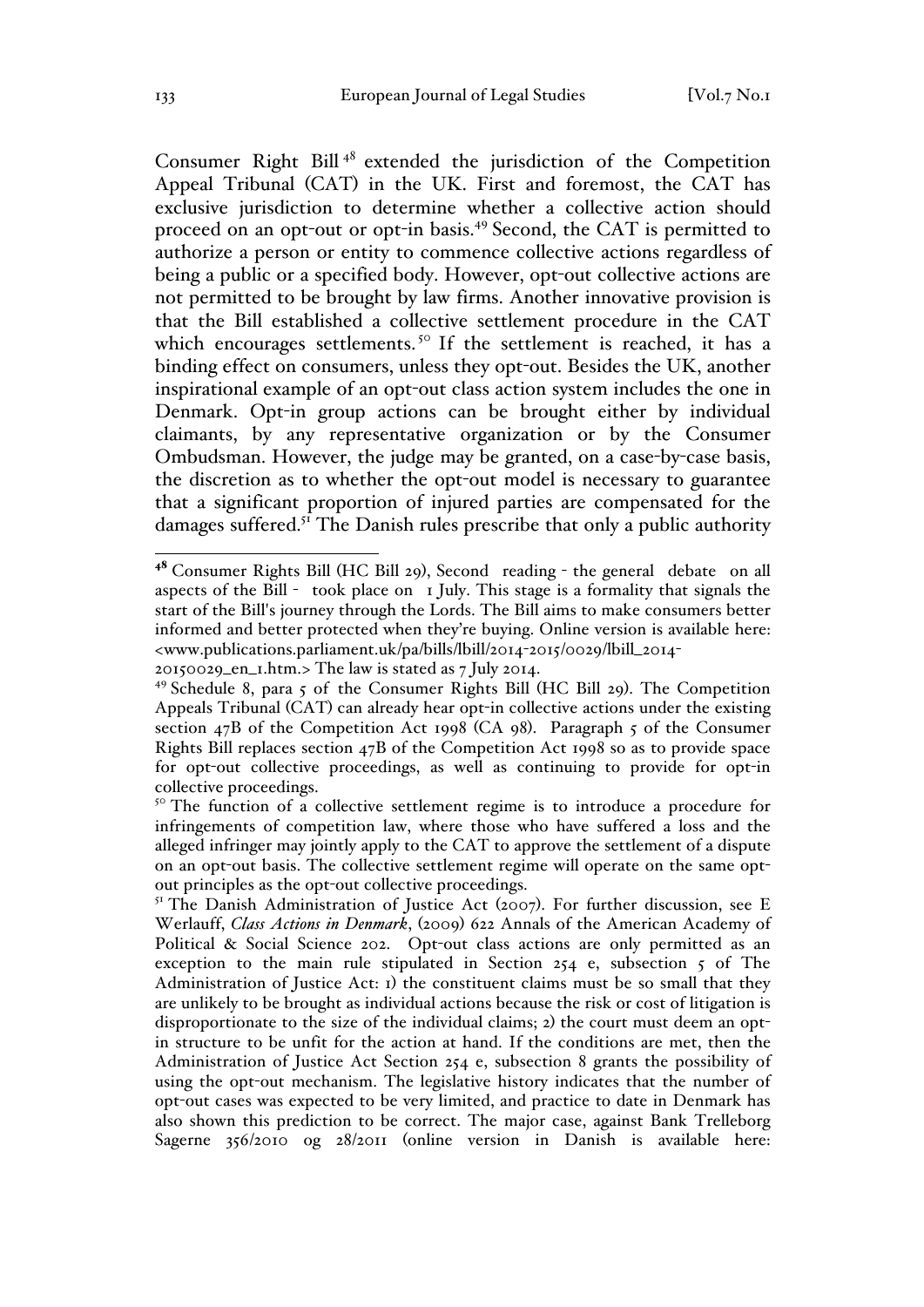(the Consumer Ombudsman) can take opt-out cases to court. <sup>52</sup> In the light of these statements, it is argued that the EU-style collective redress should be formed on the opt-out basis or at least on the hybrid of opt-out/opt-in, while the pure opt-in measure should be avoided.

#### 1. *Legal Framework for Opt-Out Collective Redress in Antitrust*

Bearing in mind the diversity of national antitrust rules, opt-out (or hybrid of opt-out/opt-in) collective actions should apply at national level that follow the same basic principles throughout the EU, taking into account the legal traditions of the Member States and safeguarding against abuse. Contrary to the Recommendation on collective redress, this paper argues that a sector-specific measure should be adopted for collective redress in antitrust. A sector-specific measure ensures better uniformity among the Member States in relation to Articles 101 and 102 TFEU. The critical idea underlying the horizontal initiative is that this mechanism requires further sector-specific implementation in national jurisdictions (in antitrust matters, for example, access to evidence, passing on and interaction between public and private enforcement of EU antitrust rules). With reference to a collective redress mechanism, a more suitable legislative act for a sector-specific initiative in EU competition law would be a directive rather than a regulation. A sector-specific mechanism laid down in a directive would comply with the principles of subsidiarity and proportionality and it would be more respectful for national procedural autonomy. A directive, furthermore, would be a flexible instrument for introducing a minimum standard in any area of national law and avoid intervention in domestic provisions. This is of particular importance for the functioning of damages actions, ensuring common minimum guarantees all across the EU while leaving to the Member States the choice of the most appropriate tools to do so.53 In view of the chosen instrument for the Directive on damages actions, it would be more appropriate to stick to the same form of instrument towards a coherent European approach to collective redress. Furthermore, given the fact that collective redress is a highly debatable and sensitive topic at the EU and national

http://www.domstol.dk/hojesteret/nyheder/Afgorelser/Pages/DomibankTrelleborggruppesgsmlet.aspx) failed in the Supreme Court after several years. It was thus emphasized that it must be clear that the claims would not otherwise be pursued, and they must be of modest size, as noted, less than 2,000 kroner.

 $5<sup>2</sup>$  Cf. Section 28(1) of the Marketing Practices Act, under which, if a majority of consumers have the same claim for compensation in connection with a breach of the Marketing Practices Act, the consumer ombudsman can, on request, group the claims under one. Section 28(2) provides that the ombudsman can be appointed group representative in a class action lawsuit (cf. Ch. 23a of the Administration of Justice Act).<br><sup>53</sup> Lear Study (n 36); Buccirossi and Carpagnano (n 25) 8-9.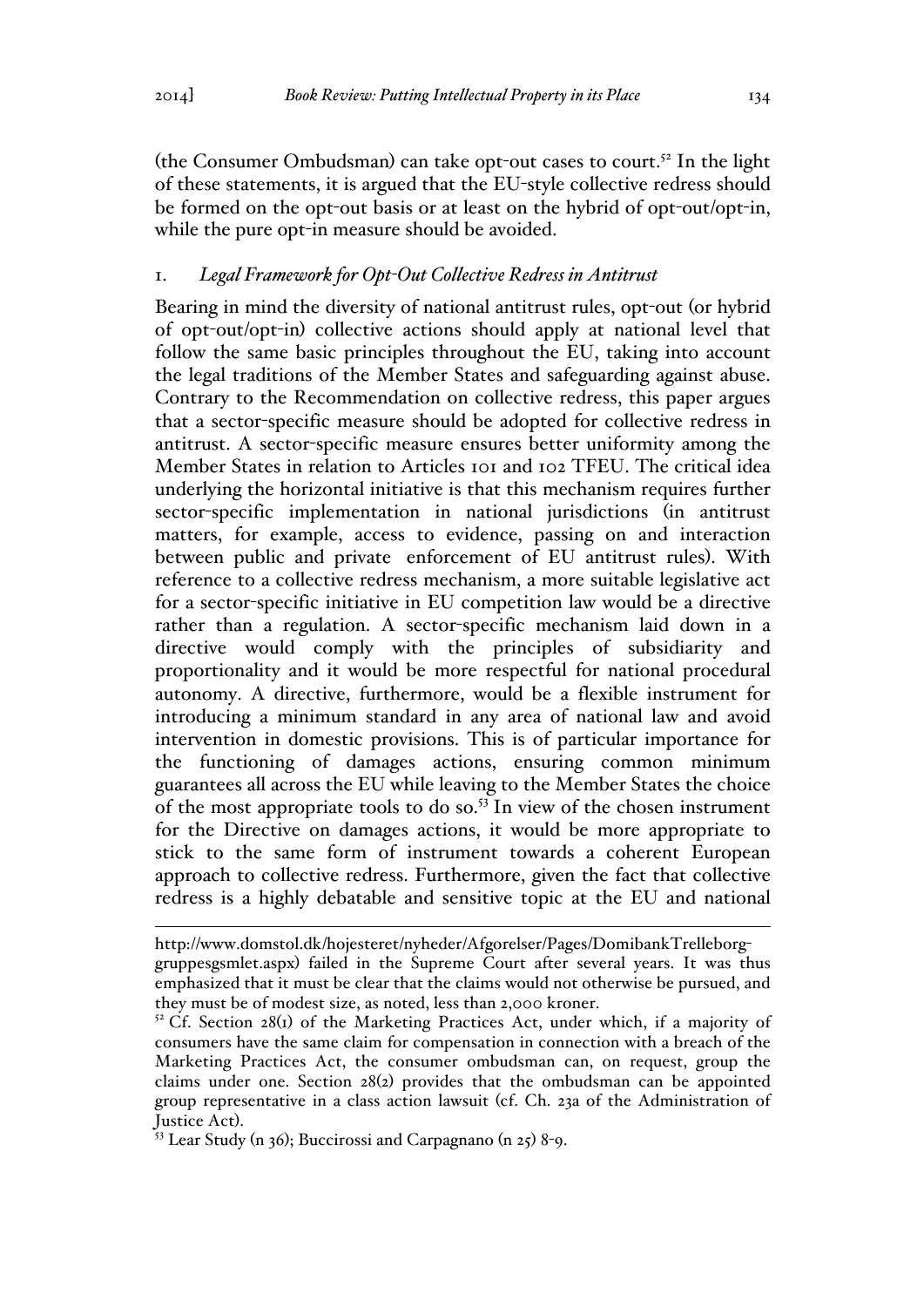level, a regulation seems one step too far, because it might interfere with domestic systems. From a technical point of view, the Article 103 TFEU appears to be the most suitable Treaty provision with the CJEU case law in antitrust that requires that every legislative act should be based on one single legal basis. <sup>54</sup> Also a legislative initiative under Article 103 TFEU (besides antitrust specificities) would pave the legal background for both cross-border and national litigation, while the positive effects would also extend to both SMEs and consumers. Needless to say, a dual legal basis consisting of Articles 103 and 114 TFEU could also be an alternative in antitrust collective redress. On deeper consideration, however, the interface between these provisions might be incompatible between the ordinary legislative procedure provided for by Article 114 TFEU and the special legislative procedure provided for by Article 103 TFEU.

### V. COLLECTIVE REDRESS AS A POTENTIAL REMEDY TO MITIGATE DEFICIENCIES OF EU COMPETITION LAW ENFORCEMENT

In the following section, it is demonstrated that collective redress is a potential remedy to mitigate deficiencies of competition law enforcement, including but not limited to: i) access to justice; ii) proving causation; and iii) insufficient public enforcement of EU competition law.

First, the availability of collective actions in national legal systems may facilitate access to justice by creating measures which simplify and help access to the courts. Collective actions would ensure a fundamental right for victims, namely in that legal representation is provided for a group of victims in order to ensure equality of arms.<sup>55</sup> This is notably because of the potential to reduce the organizational costs and to handle the financial risks attached to private litigation. The costs of the lawsuit decrease because the financial risk is spread over a group of injured persons participating in the collective procedure. It means that plaintiffs no longer run the risk of having to bear extensive costs of the lawsuit. Furthermore, the probability of winning the case increases since multiple plaintiffs have larger financial means to pay for experienced and highly competent lawyers in the relevant fields of law, while individual consumers may not be able to afford on representatives with such a level of expertise. $^{56}$ 

 <sup>54</sup> See for instance, Case C- 242/87 *Commission v*. *Council* (*ERASMUS*) [1989] ECR 1425.

<sup>55</sup> See, for instance, Case C-305/05 *Ordre des barreaux francophones et germanophone and others v Conseil des ministers* [2007] ECR I-5305, [31]. The European Court of Justice ruled that the right to be represented by a lawyer is indispensable for a fair civil proceeding according to Article 6 of the European Human Rights Convention. 56 R Van den Bergh and L Visscher*,* 'The Preventive Function of Collective Actions'

<sup>(</sup>2008) 1 Erasmus L Rev 2, 19.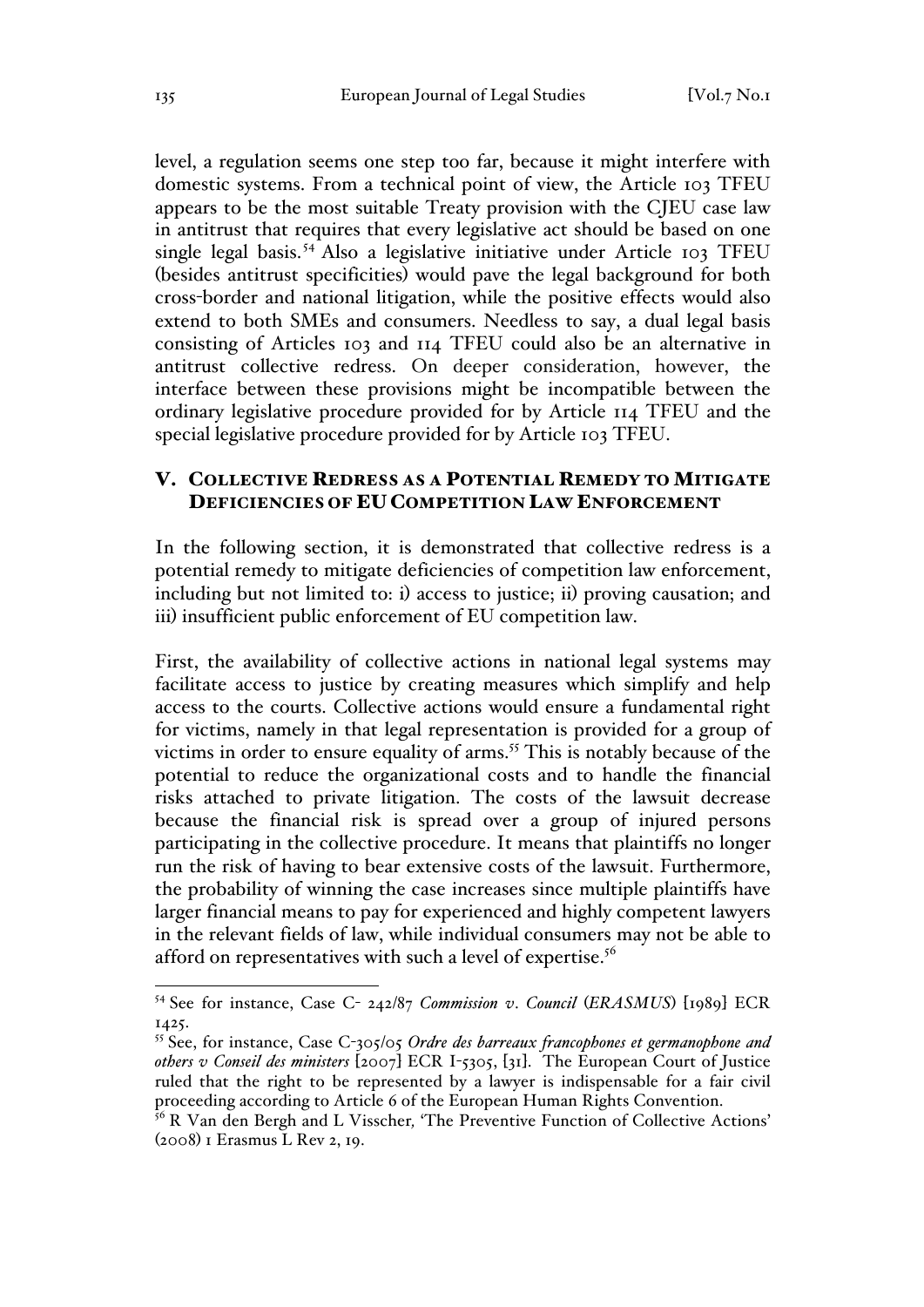Second, collective redress provides an attractive ability to bundle multiple individual claims and thus to gain efficiencies by tackling common legal, factual and economic issues collectively (and giving the claimants more clout against the defendants). In cases where an authorized consumer association files a claim on behalf of its members, it might reverse the insurmountable burden of proof from the plaintiff to their own hands.<sup>57</sup> It is clear that consumer associations have larger financial means to start and develop antitrust cases, for example, to cover legal fees and potential expert fees. Furthermore, the availability of representative actions could greatly solve, or at least diminish, information asymmetry, meaning that plaintiffs are in a better position to provide proof with sufficiently high probability. Therefore, representative action by a consumer association may have the informational advantages of the applicable laws in comparison with individual consumers, such that designated bodies are able to assess better whether certain behaviour of firms constitutes an infringement.<sup>58</sup> In addition, it is argued that consumer associations may facilitate the analysis of the but-for test. In order to conduct such an analysis, the claimant has to have thorough understanding of the relationship between prices and their determinants, including the potential impact of the antitrust violation. <sup>59</sup> It is clear that the complexity of methods and models for assessing the but-for test might be too complicated for private parties, especially for consumers. As such, collective actions are attractive alternative to determine the real damage value as closely as possible which that is embedded in the fullcompensation principle.

Third, collective redress is a potential tool to mitigate dysfunctional compensatory mechanisms of EU competition law. It should be observed that public authorities alone are not able to enforce competition law effectively because they lack resources and competence to secure compensations for victims. As mentioned before, truly effective compensation by the way of private enforcement is limited, because private parties face significant obstacles in bringing damages actions. In such circumstances, the collective redress mechanism seems a useful aid to antitrust enforcement through creating the enlarged group of enforcers able to claim their rights granted under EU law. Moreover, if a collective redress mechanism is established, then it has to increase the part played by national competition authorities and national courts in implementing EU and national competition law while guaranteeing its effective and

 <sup>57</sup> Abele, Kodek, Schaefer (n 19), 851.

 $58$  Van den Bergh and Visscher (n 56), 19.

<sup>59</sup> Abele, Kodek, Schaefer (n 19), 854.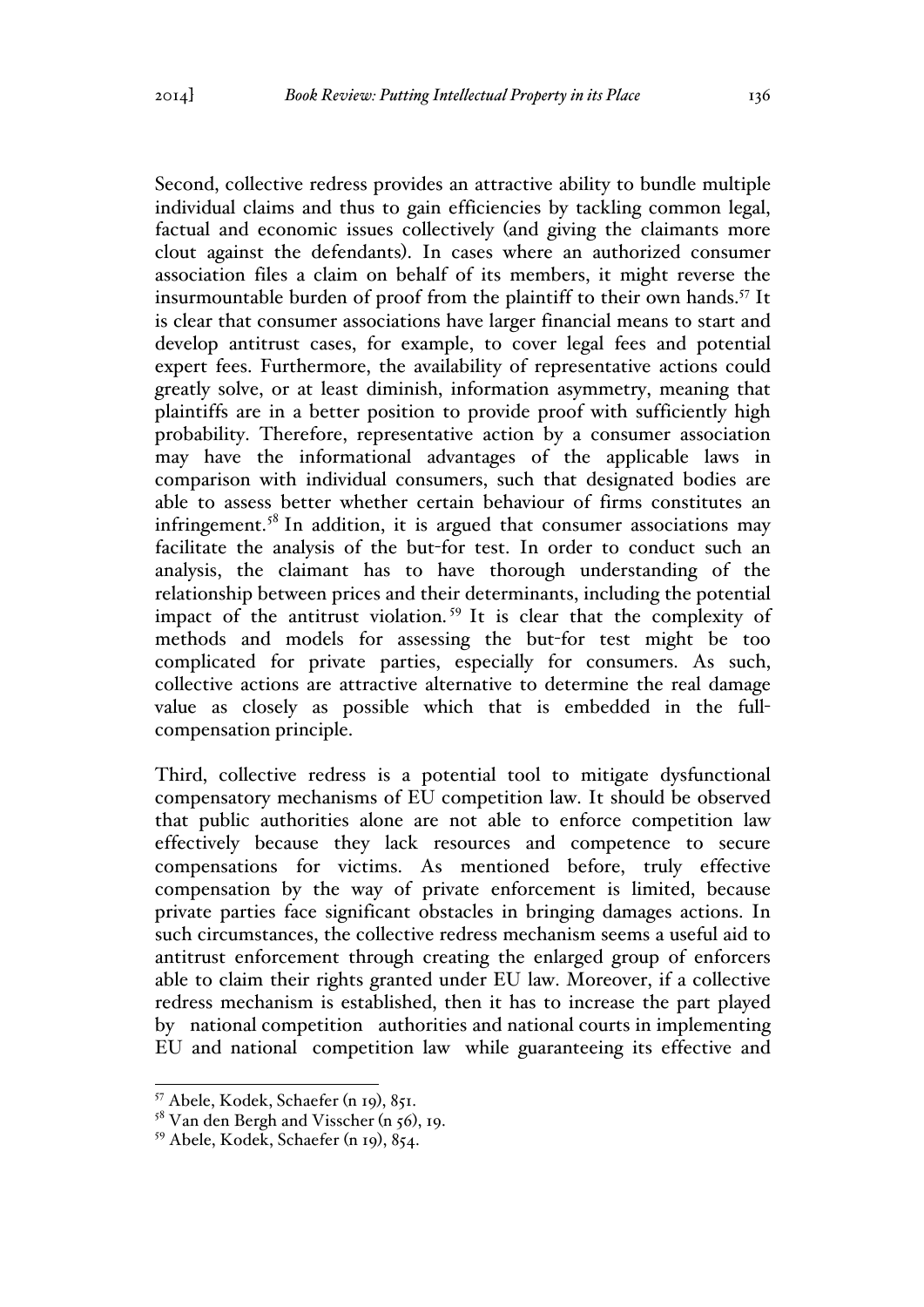uniform application. Finally, the collective redress approach also involves the matter of antitrust enforcement between the Member States. The common collective redress would facilitate inter-European antitrust enforcement in three different ways:

> 1. Claimants in one Member State are able to access redress mechanisms in other Member States when they have suffered a detriment.

> 2. Claimants are provided with clear and predictable means of recognizing and enforcing judgments from other Member States.

> 3. Likewise, representative bodies based in one Member State are able to take or facilitate action on behalf of affected claimants in another Member State.

This envisages the consumer protection against rogue traders across the borders since consumer bodies and national enforcement authorities would be built upon judicial cooperation between different Member States.<sup>60</sup> If such a system were to be developed, the cases with cross border elements would be easier resolved.

# VI.CONCLUSION

The current orientation of public antitrust authorities is to stress deterrence when imposing cartel fines. Even at their unprecedented high level, current antitrust fines against cartels seem to be insufficient to ensure deterrence. First, the increasing number of discovered cartels and increasing fines show that the existing fines may not be enough to persuade cartelists to abide the law. Second, recent law and economics literature estimates that the gain from collusion outweighs the expected punishments, even given the upper limits of a possible fine and the probability of detection in calculating the deterrence of antitrust fines. As such, it was argued that current fine levels should be complemented with other measures to enhance deterrence, in particular a more deterrenceoriented private enforcement. However, in as much as private enforcement framed upon competition law, it serves primarily a compensation function while deterrence is viewed as a welcome side-effect. From this perspective, this paper observed three main obstacles facing victims of competition law infringements in bringing damages actions: (i) cost and (legal) uncertainty;

<sup>&</sup>lt;sup>60</sup> The Law Society of England and Wales, 'Towards a Coherent European Approach to Collective Redress' (2011) ETI Registration number: 24118193117-34, 13; 'Cooperation between Member States for Consumer Protection' (*Europa Website*) <http://europa.eu/legislation\_summaries/consumers/protection\_of\_consumers/l32047 \_en.htm> accessed 15 April 2014.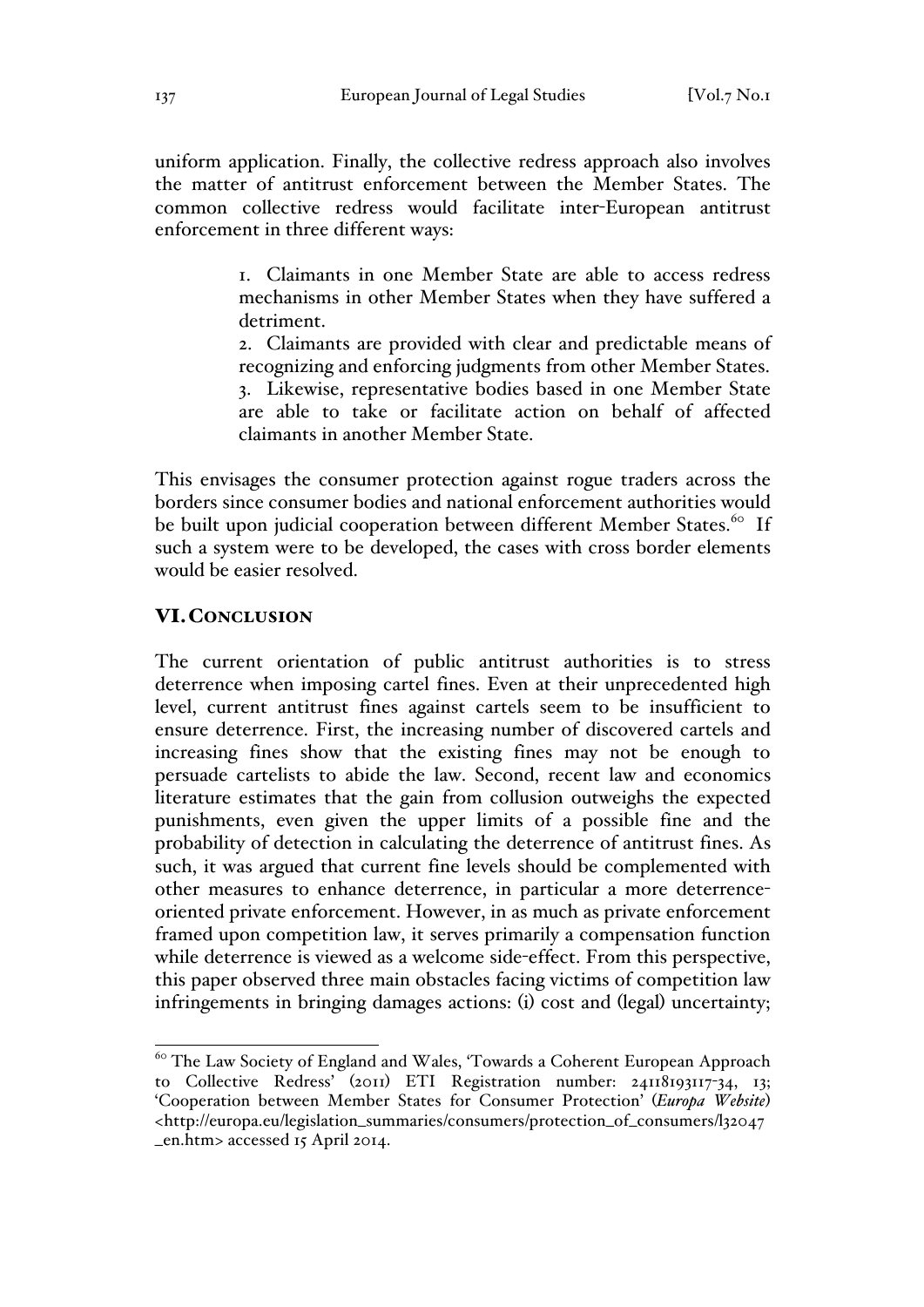(ii) complexity of causality; and (iii) disclosure rules. Collective redress mechanisms appeared to be an attractive alternative to solve, or at least diminish, the inefficiencies of antitrust enforcement: sub-optimal deterrence and ineffective damages claims. Nevertheless, the effectiveness of collective claim depends on the type of collective actions introduced and whether it provides sufficient incentives to bring collective action and possibilities for funding.

First, it was observed that opt-in collective actions are practically not workable in national jurisdictions. In such circumstances, this paper argued that an opt-out nature of collective action is better suited to tackle the issues related with low participation rates, lack of funding and suboptimal deterrence. However, opt-out proceedings, at least in the Commission's expectations, might jeopardize the right of access to the courts under Article 6 of the ECHR and might increase the number of unmeritorious claims. In the light of these statements, it was argued that the EU-style collective redress should be based primarily on the opt-out basis or at least on the hybrid of opt-out/opt-in, while the pure opt-in measure should be avoided.

Second, as regards the deficiencies of private enforcement by individual parties, it was demonstrated that collective actions in national legal systems may therefore facilitate access to justice by creating measures which simplify and help access to the courts. Furthermore, collective redress provides an attractive vehicle to deal with a wide range of legal and economic methods for proving causation. In cases where an authorized consumer association files a claim on behalf of its members, it might reverse the insurmountable burden of proof from the plaintiff to their own hands. Finally, collective redress is an effective tool to mitigate dysfunctional enforcement by public authorities. This is remarkably because the collective redress mechanism is a useful aid to public enforcement through creating the enlarged group of enforcers able to claim their rights granted under EU law.

Given the possible attractiveness of opt-out collective actions, the binding collective redress procedures in antitrust has to be included in the legal framework of EU competition law. Opt-out collective actions applying at national levels should follow the same basic principles throughout the EU for the sake of consistency across the EU. Contrary to the Recommendation on collective redress, this paper argues that a sectorspecific measure should be adopted for collective redress in antitrust. From this perspective, a more effective legislative act for a sector-specific initiative in EU competition law would be a regulation rather than a directive. From a technical point of view, Article 103 TFEU, which